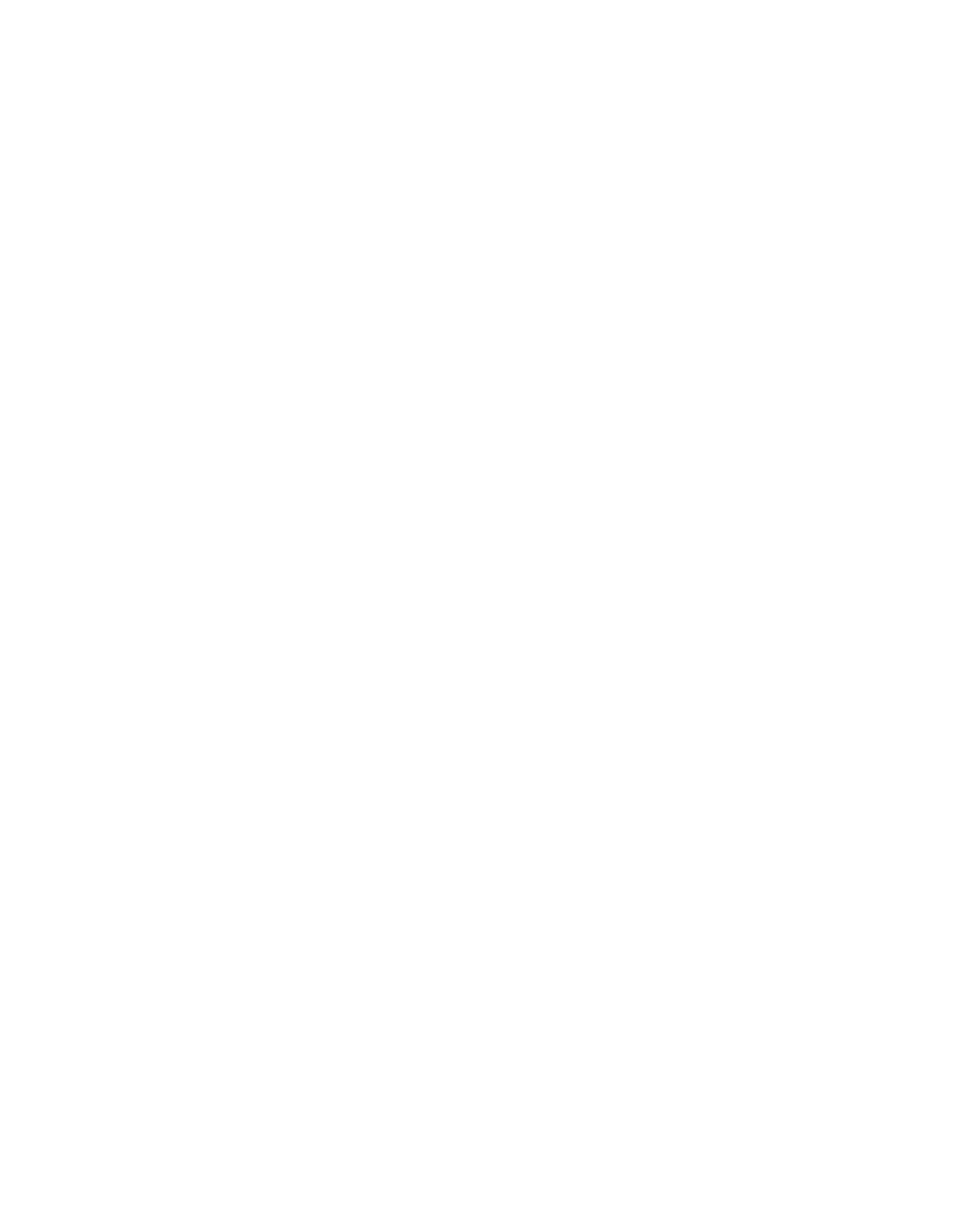| <b>ITEM</b> | <b>SUBJECT</b>                                                                           | <b>PAGE</b><br>NO. |  |  |  |  |  |  |  |
|-------------|------------------------------------------------------------------------------------------|--------------------|--|--|--|--|--|--|--|
| Ι.          | CONFIRMATION OF THE MINUTES OF THE 44th SLBC MEETING HELD<br><b>ON THE 11TH MAY 2013</b> |                    |  |  |  |  |  |  |  |
|             | ACTION TAKEN REPORT ON THE 44TH SLBC MEETING<br>п<br><b>KEY INDICATORS</b>               |                    |  |  |  |  |  |  |  |
|             |                                                                                          |                    |  |  |  |  |  |  |  |
|             | ANNUAL CREDIT PLAN: 2013-14: TARGET                                                      | 6                  |  |  |  |  |  |  |  |
| III         | REVIEW OF PERFORMANCE UNDER ANNUAL CREDIT PLAN: 2013-14                                  | $6 - 7$            |  |  |  |  |  |  |  |
|             | <b>LBS:STRENGTHENING OF MIS</b>                                                          | 8                  |  |  |  |  |  |  |  |
| IV          | <b>BRANCH OPENING 2013-14</b>                                                            | 8                  |  |  |  |  |  |  |  |
| v           | <b>EDUCATION LOAN</b>                                                                    | $9 - 10$           |  |  |  |  |  |  |  |
|             | <b>HOUSING LOAN</b>                                                                      | 10                 |  |  |  |  |  |  |  |
| VI          | PM'S NEW 15 POINT PROGRAMME FOR THE WELFARE OF THE MINORITIES                            | $10 - 11$          |  |  |  |  |  |  |  |
| VII         | FINANCIAL INCLUSION & DIRECT BENEFIT TRANSFER                                            | $11 - 15$          |  |  |  |  |  |  |  |
|             | <b>GOVERNMENT SPONSORED SCHEMES/ PROGRAMMES</b>                                          | 16                 |  |  |  |  |  |  |  |
| <b>VIII</b> | (A) PRIME MINISTER'S EMPLOYMENT GENERATION PROGRAMME (PMEGP)                             | 16                 |  |  |  |  |  |  |  |
|             | (B) SWARNJAYANTI SHAHARI ROZGAR YOJANA (SJSRY)                                           | 16                 |  |  |  |  |  |  |  |
|             | <b>FINANCING TO SELF HELP GROUP</b>                                                      | $17 - 18$          |  |  |  |  |  |  |  |
| IX          | <b>JOINT LIABILITY GROUP</b>                                                             | 18                 |  |  |  |  |  |  |  |
|             | KISAN CREDIT CARD (KCC)                                                                  | $19 - 21$          |  |  |  |  |  |  |  |
|             | <b>CROP INSURANCE SCHEME</b>                                                             |                    |  |  |  |  |  |  |  |
| <b>X</b>    | DAIRY, FISHERY AND POULTRY                                                               |                    |  |  |  |  |  |  |  |
|             | <b>FARM MECHANISATION</b>                                                                | 22                 |  |  |  |  |  |  |  |
|             | ADVANCES GRANTED TO UNITS PROVIDING STORAGE FACILITY                                     | 22                 |  |  |  |  |  |  |  |
|             | <b>CD RATIO</b>                                                                          | $23 - 24$          |  |  |  |  |  |  |  |
|             | <b>RECOVERY</b>                                                                          | 24                 |  |  |  |  |  |  |  |
| XI          | NPA & WRITE-OFF AND CERTIFICATE CASES                                                    | $25 - 26$          |  |  |  |  |  |  |  |
|             | PRIORITY SECTOR LENDING, AGRI CREDIT, DRI SCHEME & WEAKER SECTION                        | 26                 |  |  |  |  |  |  |  |
| <b>XII</b>  | OPENING OF NO FRILL ACCOUNTS AND TRANSACTIONS DONE BY BCAs                               | 27                 |  |  |  |  |  |  |  |
|             | EXTENDING MOBILE BANKING AND INTERNET BANKING FACILITY                                   | 27                 |  |  |  |  |  |  |  |
| XIII        | IMPLEMENTATION OF FINANCIAL INCLUSION PLANS IN LWE AFFECTED DISTRICTS                    | 28                 |  |  |  |  |  |  |  |
| XIV         | <b>INVESTIGATION OF CYBER FRAUD &amp; COUNTERFEIT NOTES DETECTED BY BANKS</b>            | 29                 |  |  |  |  |  |  |  |
| XV          | FUNCTIONING OF RURAL SELF EMPLOYMENT TRAINING INSTITUTES (RSETIS)                        | 29-30              |  |  |  |  |  |  |  |
| XVI         | FUNCTIONING OF FINANCIAL LITERACY CENTRES (FLCs)                                         | 30                 |  |  |  |  |  |  |  |
|             | <b>MEDIUM &amp; SMALL ENTERPRISES</b>                                                    | 31                 |  |  |  |  |  |  |  |
| XVII        | SMALL ROAD TRANSPORT OPERATORS (SRTOS)                                                   | 31                 |  |  |  |  |  |  |  |
|             | ADVANCES GRANTED UNDER CGTMSE COVERAGE                                                   | 31                 |  |  |  |  |  |  |  |
| XVIII       | WEAVERS CREDIT CARD & FOOD PROCESSING UNITS                                              | 32                 |  |  |  |  |  |  |  |
| XIX         | SECURITY RELATED CONCERN OF BANKS                                                        | 33                 |  |  |  |  |  |  |  |
|             | MISCELLANEOUS   REGISTRATION OF SECURITY INTEREST WITH CERSAI                            | 34                 |  |  |  |  |  |  |  |
| <b>XX</b>   | <b>ISSUES</b><br><b>ESCALATION IN STAMP DUTY PAYABLE ON SECURITY DOCUMENTS</b>           | 34                 |  |  |  |  |  |  |  |

#### **A G E N D A I T E M S**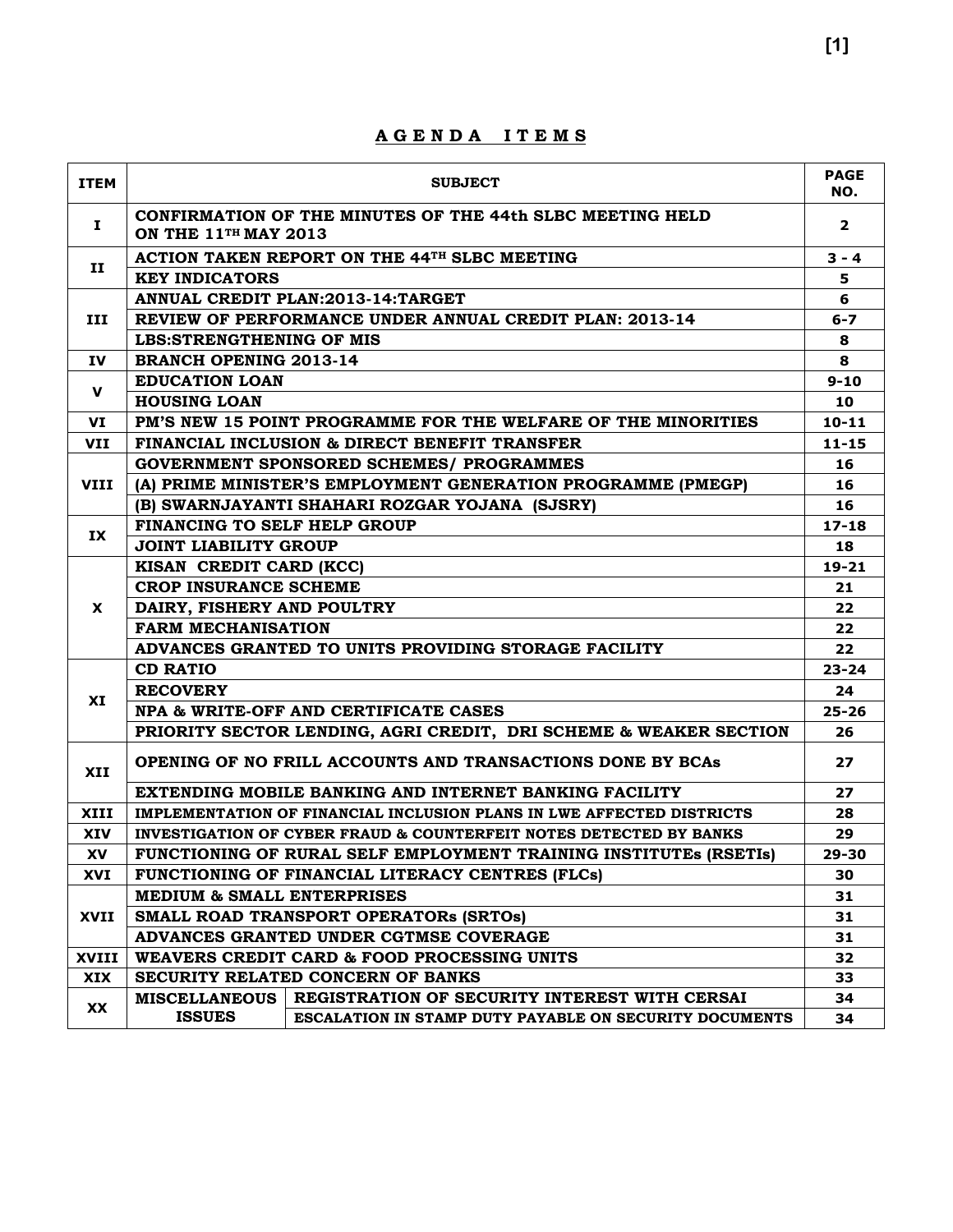**STATE LEVEL BANKERS'COMMITTEE 45 TH MEETING**

**NOTES ON AGENDA ITEMS**



#### **CONFIRMATION OF MINUTES OF THE 44th STATE LEVEL BANKERS' COMMITTEE MEETING HELD ON 11.05.2013**

The House may please confirm the Minutes of the 44<sup>th</sup> State Level Bankers' Committee meeting held on the  $11^{\text{th}}$  May, 2013.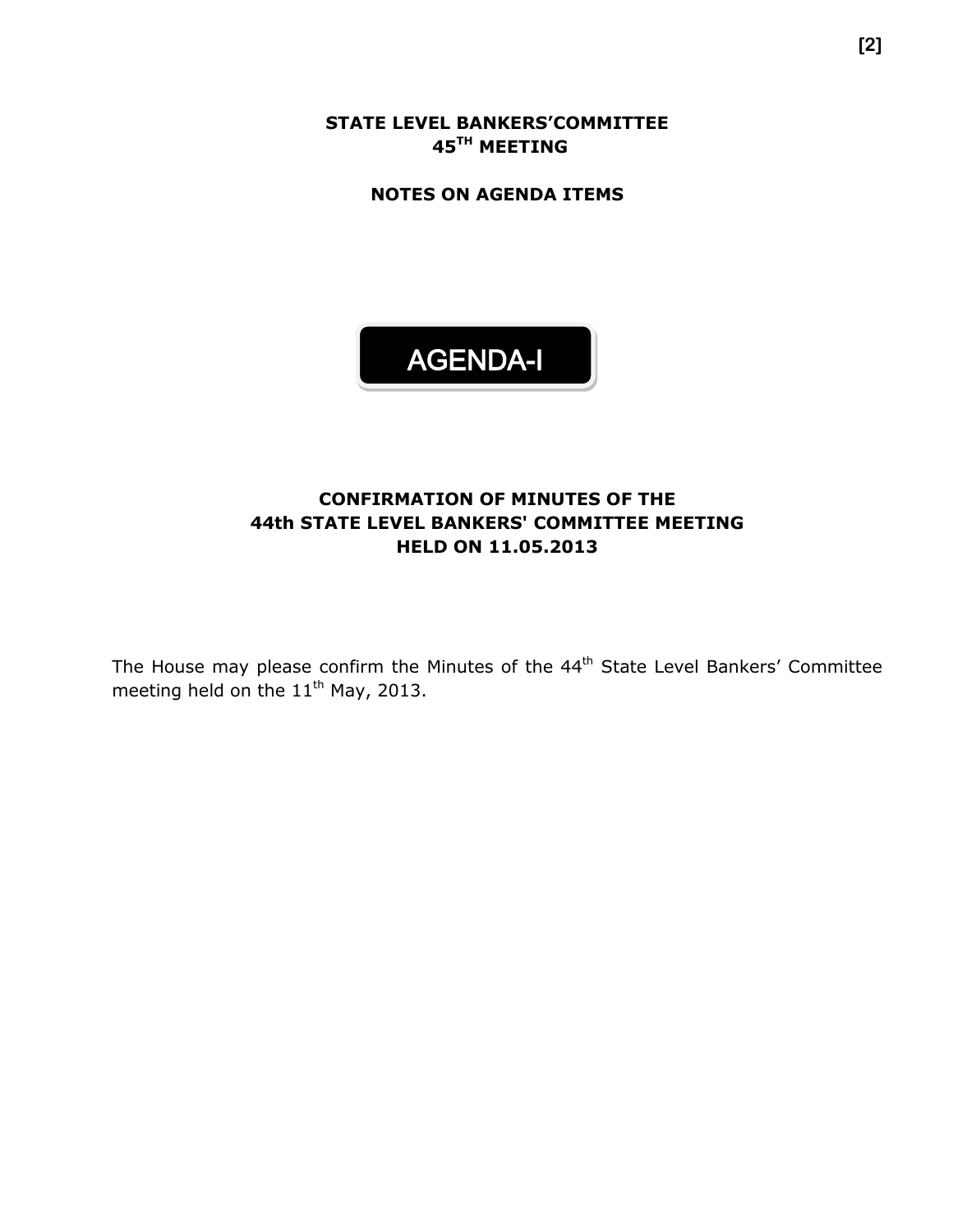## AGENDA-II

#### **ACTION TAKEN REPORT ON THE ACTION POINTS OF 44th SLBC MEETING HELD ON 11.05.2013 AT RAJGIR**

**[1] ACTION POINT -** In terms of the instructions of the Hon'ble Finance Minister during the SLBC meeting, the target of Education Loan should be increased in such a manner that the performance of the state catches up with the national average in this regard and all Banks should strive to achieve their Education Loan target during 2013-14.

#### **(Action: SLBC & All Banks)**

**ACTION TAKEN: -** (i) The target for providing Education Loan by the banks during 2013-14 in the state has been fixed at 80,000 which is double of last year's target.

(ii) The target has been distributed among banks for achievement. The bank-wise & district-wise target is placed at page no. - to – of the Agenda Book.

(iii) Upto June 2013 all banks have financed 7091 Education Loans to deserving students of the state.

[**2**]A**CTION POINT-** The Senior functionaries of Banks should make field visits at least once a month and inspect a few branches on every visit. During these visits the Education Loan register should be verified, on random basis, to ascertain the actual position with regard to obtaining collateral security in Education Loans.

#### **(Action: All Banks)**

**ACTION TAKEN: -** All banks have been advised to ensure compliance of the above decisions taken in the  $44<sup>th</sup>$  SLBC meeting.

**[3] ACTION POINT-** All complaints regarding education loan together with details of resolution should be sent by all Banks to the AGM, SLBC for collation & reporting to Govt. of India on a monthly basis.

#### **(Action: All Banks & SLBC)**

**ACTION TAKEN: -** All banks have been advised to send the monthly report with respect to complaints regarding Education Loan received at their end, to SLBC to enable it to report to Government of India accordingly.

**[4] ACTION POINT-** 750 new Brick & Mortar branches should be opened by the Banks in the State during 2013-14. During opening of branches priority should be given to unbanked villages with population above 5000 and to unbanked panchayats.

#### **(Action: SLBC & All Banks)**

**ACTION TAKEN: -** Target for opening 750 new Brick & Mortar branches during 2013-14 has been formulated & advised to all banks. The same is placed at page from  $-$  to  $-$  of the Agenda Book. All banks have also been requested to give priority for opening branches in allotted villages with population above 5000 and to unbanked Gram Panchayats in the state.

**[5] ACTION POINT-** Bank account should be opened in the identified three districts (Arwal, Sheikhpura & Sheohar) by  $31<sup>st</sup>$  May 2013 for all beneficiaries of the identified schemes who do not have a bank account. The feeding of Aadhar No. in these accounts should also be done at the earliest.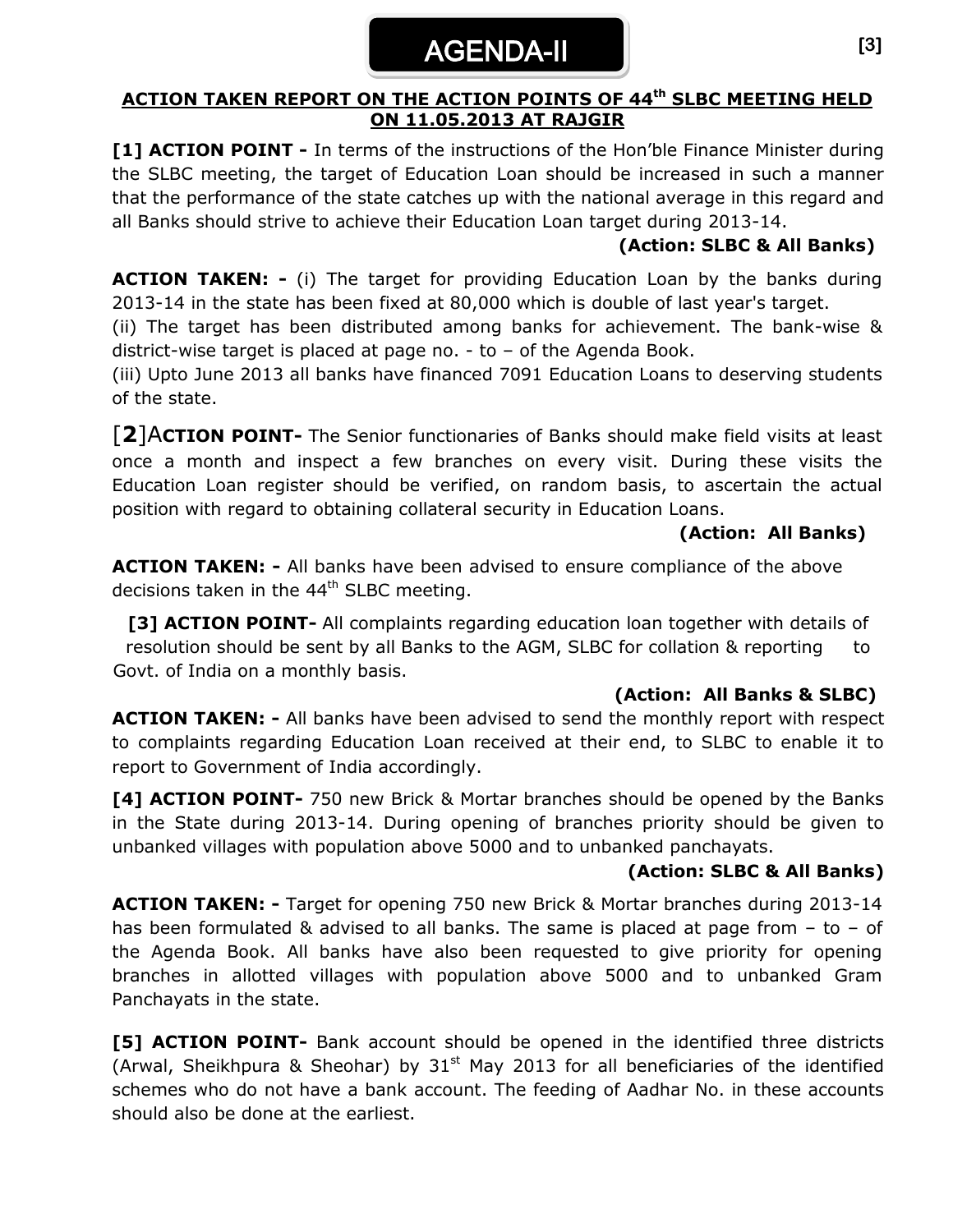#### **(Action: All Banks & State government)**

**ACTION TAKEN:-** The status of opening of account of beneficiaries of the identified schemes in the three districts is placed at page no.- to  $-$  of the Agenda Book. The details of Aadhar Number/ NPR are to be made available by the state government by  $31^{st}$ August 2013. Once that is made available, the banks have been advised to seed the Aadhar No. in the account of the beneficiary, within three days of receipt of Aadhar number.

**[6] ACTION POINT-** Cluster based plan for financing Weavers should be made and implemented and all Weavers having identity card issued by authorized Government agency should be financed during the current financial year.

#### **(Action: All Banks)**

**ACTION TAKEN: -** The Directorate of Handloom & Sericulture has formulated a target of providing loan to 15000 weavers during 2013-14. The target has been distributed among banks & district & advised to all concerned for achievement of the same (Target of WCC placed at page --- to ---). All banks have been requested to give priority to weavers who have been issued identity card by the state government agency, while financing loan to weavers.

**[7] ACTION POINT-** RBI should devise a common verifiable format at an early date, for reporting of data by banks so that Scheme-wise/ category-wise disbursements etc. are properly reported by various Banks

#### **(Action: RBI)**

**ACTION TAKEN:** The Lead Bank Scheme – Monitoring Information System (LBS-MIS) format of RBI has been advised to all banks for providing data on the same. The information received from banks for June quarter has been placed at page no.  $-$  to  $-$  of the Agenda Book.

**[8] ACTION POINT-** All proposals received/ pending under Food processing (rice mill, flour mill, solvent extraction, poultry feed manufacture, honey processing, maize processing, diary and cold storage) should be collated by the State Govt. by  $15<sup>th</sup>$  June 2013 and all Banks should ensure timely disposal of these proposals.

 **(Action: Industry Department, State Government & All Banks) ACTION TAKEN:** The list of 24 proposals under Food Processing received from Industries Department, Govt. of Bihar is placed at page no. – to – of the Agenda Book & all banks have been advised to dispose these applications on priority basis.

**[9] ACTION POINT-** ATM cards on 'RUPAY' platform should be issued to all new eligible KCC borrowers. At the time of renewal of KCC, the kisan must be issued the RUPAY card.

#### **(Action: All Banks)**

**ACTION TAKEN:** All banks have been advised suitably for issuing ATM card to all eligible KCC borrowers. The performance of Banks upto June 2013 in this regard is placed at page No. --- of the Agenda Book.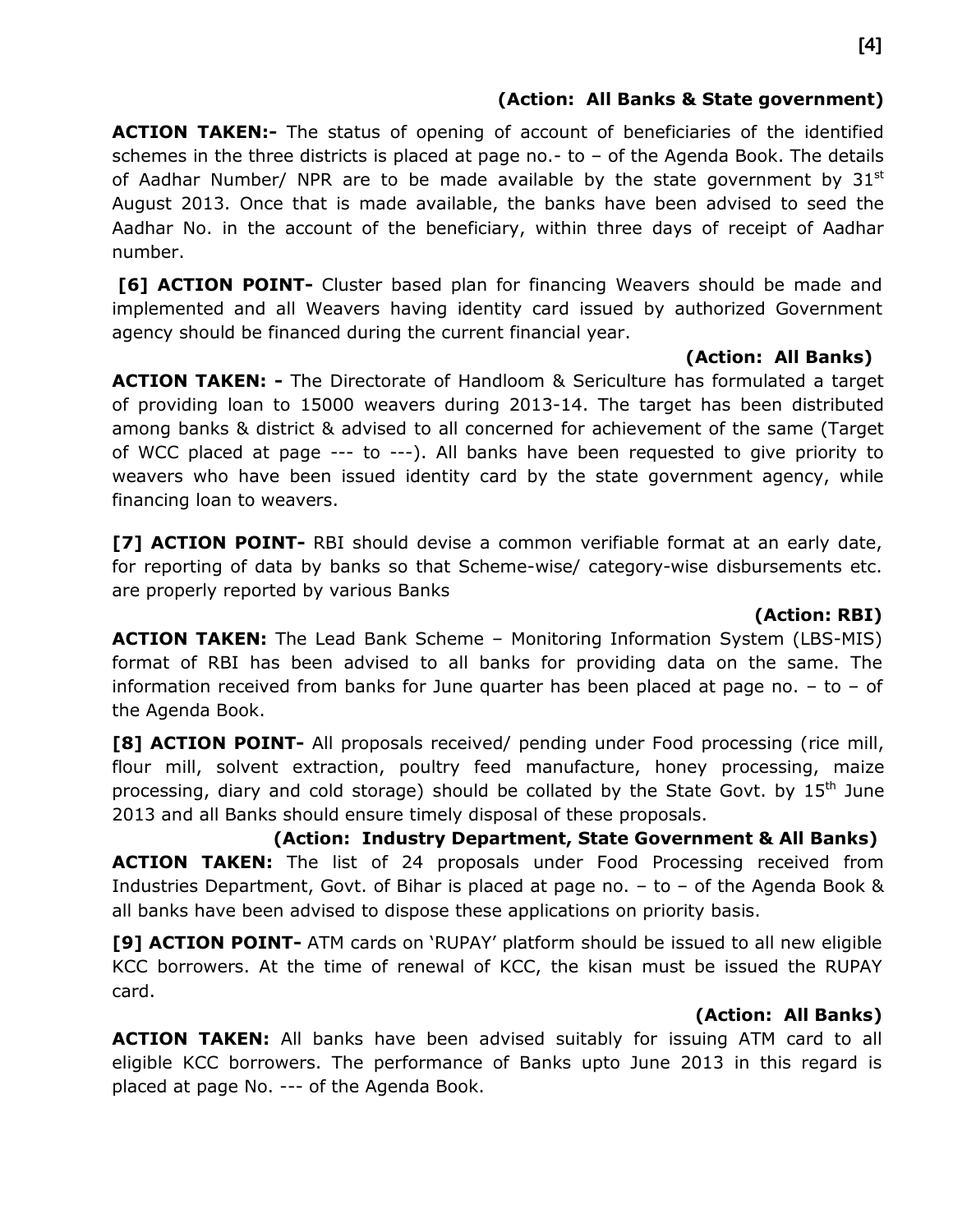#### **STATE LEVEL BANKERS' COMMITTEE, BIHAR**

#### **KEY INDICATORS (ALL BANKS)**

(Rs. in Crore)

| SI.<br>No.     | <b>ITEMS</b>                                                                                                            | <b>JUNE'12</b> | <b>JUNE'13</b> | <b>Bench</b><br>-mark |
|----------------|-------------------------------------------------------------------------------------------------------------------------|----------------|----------------|-----------------------|
| $\mathbf{1}$   | <b>DEPOSITS</b>                                                                                                         | 140254.40      | 161858.43      |                       |
| 2              | <b>ADVANCES</b>                                                                                                         | 46124.65       | 56118.88       |                       |
| 3              | ADVANCES INCLUDING ADVANCES<br><b>GRANTED TO UNITS IN BIHAR BY</b><br><b>BRANCHES OPERATING OUTSIDE</b><br><b>BIHAR</b> | 51118.49       | 61857.69       |                       |
| $\overline{4}$ | ADVANCES INCLUDING RIDF                                                                                                 | 53716.91       | 65041.45       |                       |
| 5              | <b>CD RATIO</b>                                                                                                         | 38.30          | 40.18          |                       |
| 6              | PRIORITY SECTOR ADVANCES                                                                                                | 34072.58       | 40202.81       |                       |
| $\overline{7}$ | SHARE OF PSA IN TOTAL ADV<br>(SL.NO.2)(%)                                                                               | 73.87          | 71.64%         | 40 %                  |
| 8              | AGRICULTURAL ADV.                                                                                                       | 20716.15       | 23401.90       |                       |
| 9              | SHARE OF AGL, ADV IN TOTAL ADV<br>$(SLNO.2)$ $(\% )$                                                                    | 44.91%         | 41.70%         | 18 %                  |
| 10             | MSE ADV.                                                                                                                | 6945.01        | 9359.36        |                       |
| 11             | SHARE OF MSE ADV. IN PSA (%)                                                                                            | 20.38%         | 23.28%         |                       |
| 12             | ADV. TO WEAKER SEC.                                                                                                     | 12157.89       | 14155.68       |                       |
| 13             | SHARE OF WEAKER SEC. IN PSA (%)                                                                                         | 35.68          | 35.21          | 25 %                  |
| 14             | DRI ADV.                                                                                                                | 79.75          | 69.50          |                       |
| 15             | SHARE OF DRI ADV IN TOTAL ADV<br>$(sl.no.2)$ of mar'12 $(\%)$                                                           | 0.18%          | 0.12%          | $1\%$                 |
| 16             | ADV. TO WOMEN (DISBURSEMENT)                                                                                            | 464.12         | 822.49         |                       |
| 17             | SHARE OF ADV. TO WOMEN IN<br>DISBURSEMENT (%)                                                                           | 6.51%          | 7.64%          | $5\%$                 |
| 18             | TOTAL NUMBER OF BRANCHES                                                                                                | 4882           | 5342           |                       |
| A              | <b>RURAL</b>                                                                                                            | 2750           | 3181           |                       |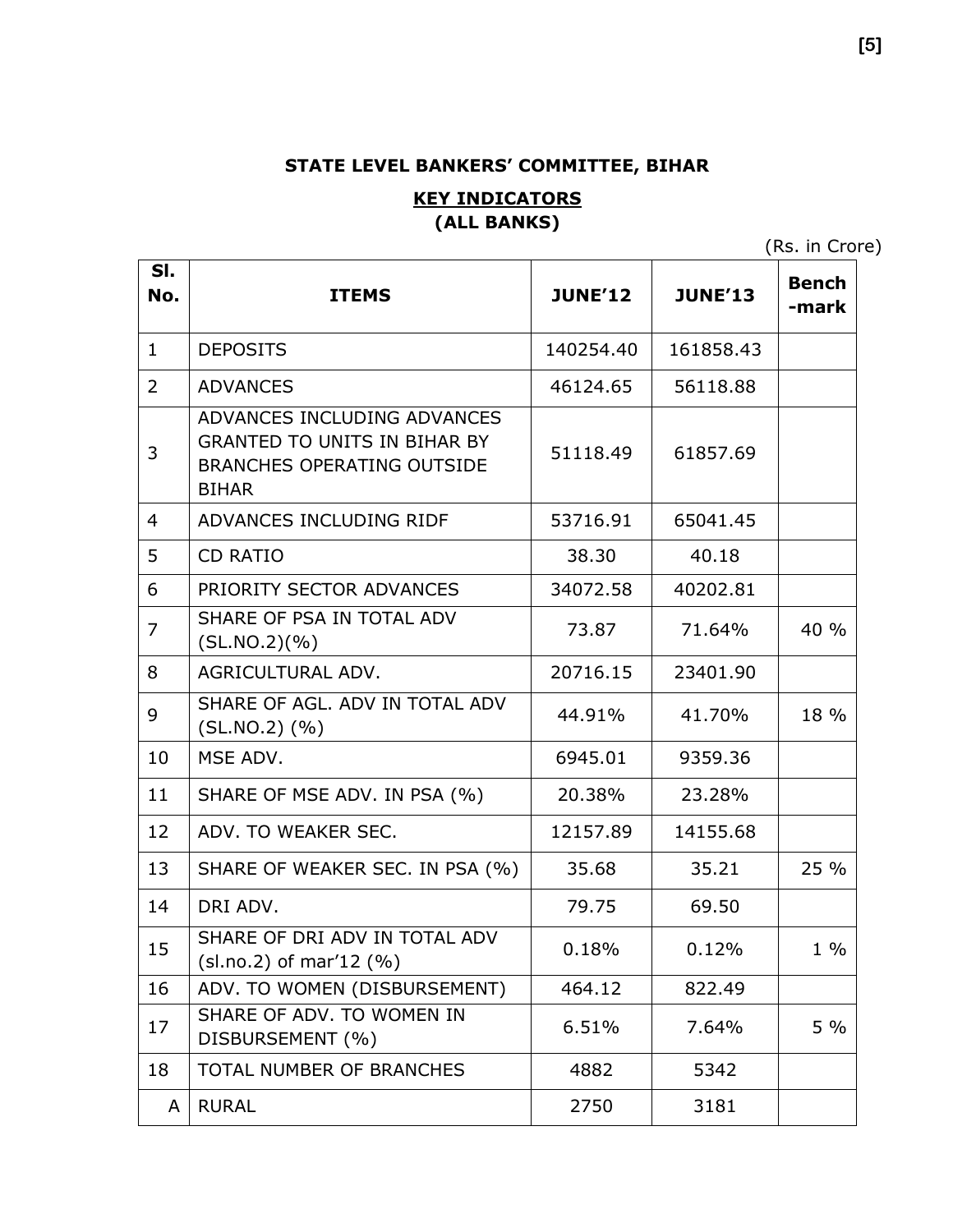|        |                       | ANNIIAI CDENTT DI AN. 2013-14 |                      |      |  |
|--------|-----------------------|-------------------------------|----------------------|------|--|
|        |                       | <b>AGENDA-III</b>             |                      |      |  |
| $\cap$ | <b>URBAN</b>          |                               | $\sim$ $\sim$ $\sim$ | 988  |  |
|        | <b>B</b>   SEMI-URBAN |                               | 1208                 | 1173 |  |

#### **ANNUAL CREDIT PLAN: 2013-14 TARGET 2013-14**

The ACP target of the state for FY 2013-14 has been fixed at Rs.62000 Crore which is 20.62% increase over last year's target of Rs 51400 Cr.

On the basis of deliberations held during various meetings organised in this regard, the ACP target has been distributed among Banks and Districts on the following basis:

- 1. The target of Co-operative Bank has been kept at Rs.802 Cr. Which is a reduction of 65.46% as compared to their last year's.
- 2. The target of RRBs has been increased by 20%.
- 3. The target of Commercial Banks has been increased by 26.06 %.
- 4. The Priority Sector target distribution among districts has been done on the basis of Potential Linked Plan (PLP) prepared by NABARD.
- 5. Within the district, the target distribution for Agri Segment has been made on the basis of number of Rural & Semi-Urban (RuSu) branches and for other segments total number of branches was taken into consideration. However, per-branch target of Banks, within the district, could not be made exactly equal as the number of branches was not the basis for fixing the Bank-wise target at state level.

The Bank-wise and district-wise ACP target of FY 2013-14 is placed at page No.34A to 34F of the Agenda Book for information of all concerned.

### **REVIEW OF PERFORMANCE UNDER ACP 2013-14 UPTO JUNE QUARTER**

The performance of all banks under the Annual Credit Plan 2013-14 during the quarter ended June 2013 is as follows:-  $(De \text{ in } C$ 

|              |               |                    | (RS. In Crore) |
|--------------|---------------|--------------------|----------------|
| <b>Banks</b> | <b>Target</b> | <b>Achievement</b> | % Ach.         |
| Comm. Banks  | 47938         | 8804.15            | 18.37          |
| Co-op. Banks | 802           | 42.54              | 5.30           |
| <b>RRBs</b>  | 13260         | 1923.64            | 14.51          |
| <b>Total</b> | 62000         | 10770.33           | 17.37          |

Sector-wise break-up of targets and achievement:

(Rs. in Crore)

| <b>Sector</b> | <b>Target</b> | <b>Achievement</b> | % Ach. |
|---------------|---------------|--------------------|--------|
| Agriculture   | 30286         | 4934.89            | 16.29  |
| <b>SME</b>    | 4820          | 1036.11            | 21.49  |
| <b>OPS</b>    | 5724          | 1034.29            | 18.07  |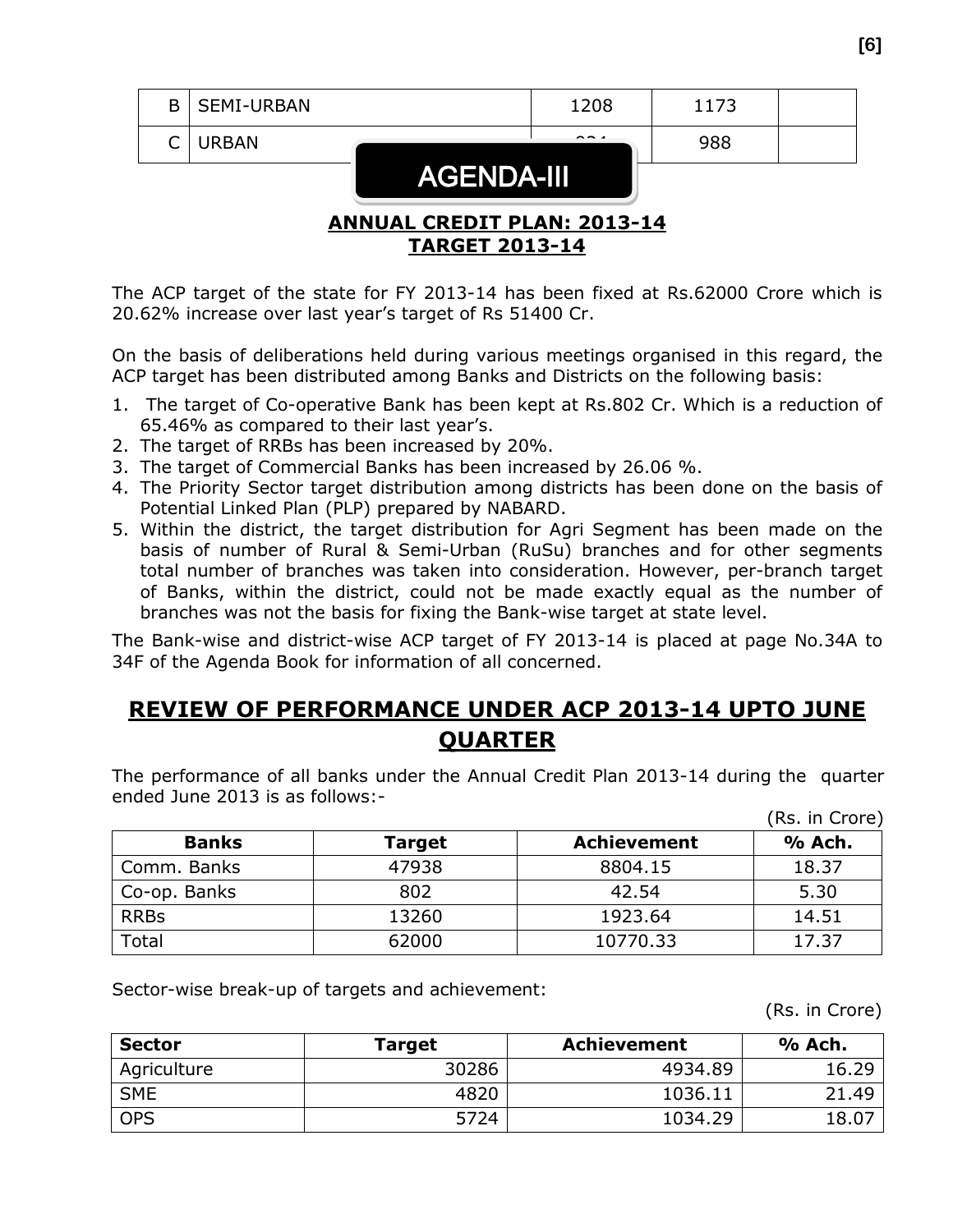| <b>TPS</b> | 40830 | 7005.29  | 17.16 |
|------------|-------|----------|-------|
| <b>NPS</b> | 21170 | 3765.04  | 17.78 |
| Total      | 62000 | 10770.33 | 17.37 |

Bank-wise and district-wise position is furnished on **Page- 7A to 7E.**

#### **COMPARATIVE PERFORMANCE UNDER ACP**

**As on June' 2013 vis-a-vis June' 2012**

|              |        |          |                      |               |         |                             | (Rs. in Crore)              |
|--------------|--------|----------|----------------------|---------------|---------|-----------------------------|-----------------------------|
|              |        | 2013-14  |                      |               | 2012-13 |                             | <b>YOY</b>                  |
| <b>Banks</b> | Target | Ach.     | $\frac{0}{0}$<br>Ach | <b>Target</b> | Ach.    | $\frac{1}{2}$<br><b>Ach</b> | increase<br>in disb.<br>(%) |
| Comm         | 47938  | 8804.15  | 18.37                | 38028         | 5720.44 | 15.04                       | 54%                         |
| $Co$ -op     | 802    | 42.54    | 5.30                 | 2322          | 34.26   | 1.48                        | 24%                         |
| <b>RRBs</b>  | 13260  | 1923.64  | 14.51                | 11050         | 1371.85 | 12.41                       | 40%                         |
| Total        | 62000  | 10770.33 | 17.37                | 51400         | 7126.55 | 13.86                       | 51%                         |

#### **SECTOR-WISE PERFORMANCE:**

(Rs. in Crore)

|               |        | 2013-14  |                             |        | 2012-13 |       |                             |  |
|---------------|--------|----------|-----------------------------|--------|---------|-------|-----------------------------|--|
| <b>Sector</b> | Target | Ach.     | $\frac{1}{2}$<br><b>Ach</b> | Target | Ach.    | % Ach | increase<br>in disb.<br>(%) |  |
| Agl.          | 30286  | 4934.89  | 16.29                       | 25400  | 2995.07 | 11.79 | 65%                         |  |
| <b>MSE</b>    | 4821   | 1036.11  | 21.49                       | 3400   | 725.20  | 21.33 | 43%                         |  |
| <b>OPS</b>    | 5723   | 1034.29  | 18.07                       | 4600   | 675.57  | 14.68 | 53%                         |  |
| <b>TPS</b>    | 40830  | 7005.29  | 17.16                       | 33400  | 4395.39 | 13.16 | 59%                         |  |
| <b>NPS</b>    | 21170  | 3765.04  | 17.78                       | 18000  | 2731.16 | 15.17 | 38%                         |  |
| <b>Total</b>  | 62000  | 10770.33 | 17.37                       | 51400  | 7126.55 | 13.86 | 51%                         |  |

Comparative performance shows that the overall achievement during the period under review is 17.37%, as against 13.86% recorded during the corresponding period last year. Further, in absolute terms, banks have disbursed substantially higher quantum of loans ( 3642.67 Cr. i.e 151% of last year) during the period under review, as compared to the amount disbursed in the corresponding period last year. It will be seen that the Commercial Banks & RRBs have recorded impressive growth in their loan disbursements vis-a-vis their performance over the same period last year. In case of sector-wise growth, it will be observed that advances to Agri & OPS sectors have increased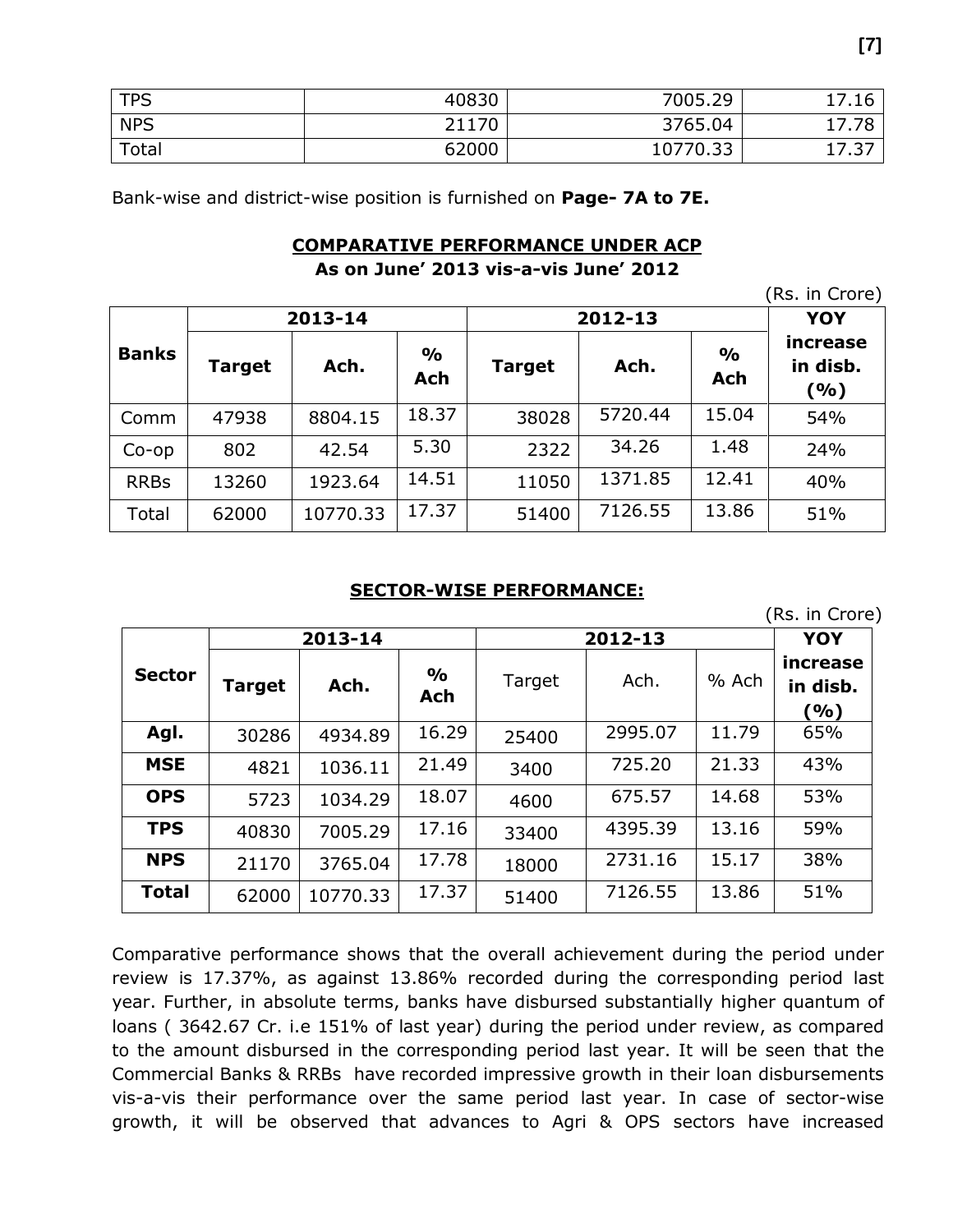#### **LEAD BANK SCHEME: STRENGTHENING OF MONITORING INFORMATION SYSTEM (MIS)**

RBI has reviewed the existing Annual Credit Plan (ACP) formats and advised all concerned to prepare the statements on the new formats, starting from the year 2013- 14. The Lead Bank Scheme- Monitoring Information System (LBS-MIS) comprises of following five statements:

- i. LBS-MIS I- ACP Target
- ii. LBS-MIS II- Disbursement & Outstanding figures
- iii. LBS-MIS -III Achievement under ACP vis-a vis target
- iv. LBS-MIS -IV -Financial Inclusion Plan 2013-2016
- v. LBS-MIS -V Progress under Financial Inclusion Plan

Accordingly, the target of Agriculture & Allied- Direct & Indirect, MSE, Education, Housing and Medium Industries have been prepared and is placed at page No. 34G to 34AF of the Agenda Book for information of all concerned. The LBS MIS- I, II & III of the state is also placed at page No. 8A of the Agenda Book for information of the House.

## AGENDA-IV

#### **BRANCH OPENING 2013-14**

During the  $44<sup>th</sup>$  SLBC meeting, held on  $11<sup>th</sup>$  May 2013 at Rajgir the Hon'ble Finance Minister had desired that Banks operating in Bihar should open 750 new branches during the Financial Year 2013-14, which is approx 15% of the existing No. of Branches of all Banks excluding Co-operative Banks.

SLBC requested the Banks operating in the State to provide their plan for Branch Opening during the year. The Bank-wise target for opening 750 new branches in the state has been arrived at and advised to all Banks for achievement. The bank-wise target and progress during the first quarter is placed at page No. 8B for information of the House.

All Banks are requested to give preference to uncovered Gram Panchayats while opening bank branches in rural areas. Block-wise names of Gram Panchayats not having a bank branch has been advised to all banks.

The Bank & District-wise information on Branch Network, ATM Network, ATM Card issued to accounts and Point of Sale Terminals is placed at Page No. 8C to 8D for information.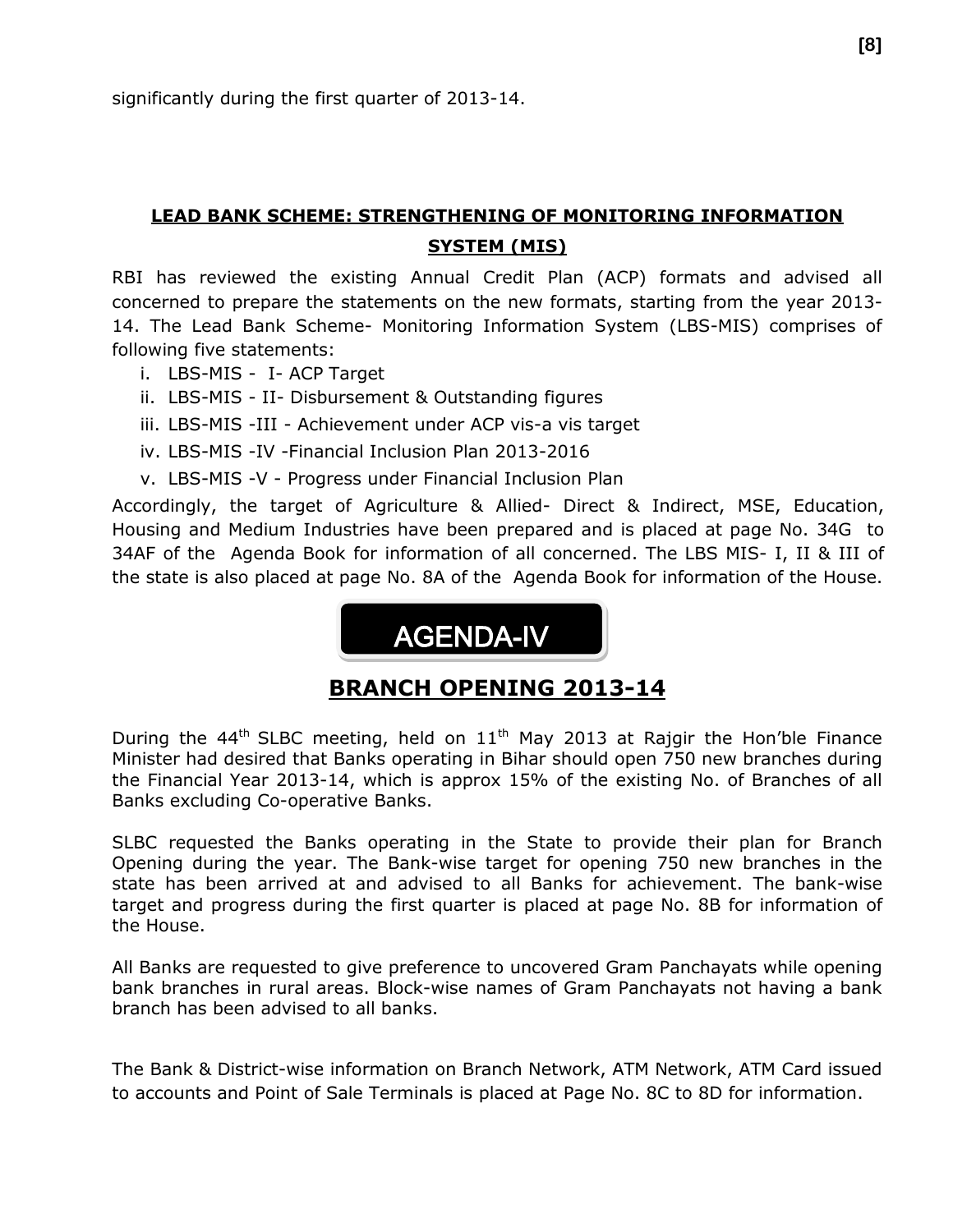# AGENDA-V

### **EDUCATION LOAN**

Providing education loan to all the meritorious and needy students to enable them meet the expenses of higher studies not only in the State but also outside the State in India and abroad is one of the priorities of the Banks in the state.

In the light of the discussions held in the  $44<sup>th</sup>$  SLBC meeting held on  $11<sup>th</sup>$  May 2013 at Rajgir, the target for providing Education Loan in the state during 2013-14 has been fixed at 80000 and the same has been distributed among Banks for achievement. A copy of the Bank-wise target and achievement there against is placed at page No. 10A to 10B of the Agenda Book.

During the first quarter of the current FY, Education Loan amounting to Rs 214.78 Crore was sanctioned to 7091students and loan amounting to Rs. 170.00 Crore were disbursed among 7610 students under Education Loan.

The achievement of all banks taken together is 8.86 % of the targets allocated. Controlling Head of all banks are requested to provide further impetus to financing under Education Loan so that the target set under the Scheme is achieved.

The Government of India has also been giving target for level of outstanding under Education Loan. The Banks in the state surpassed the GoI target during 2012-13 and is on the path of achieving the target during the current FY 2013-14, as is reflected from the status of level of Education Loan, furnished hereunder-

|         | TARGET |               |           | <b>ACHIEVEMENT</b> | % ACHIEVEMENT |            |  |
|---------|--------|---------------|-----------|--------------------|---------------|------------|--|
|         | A/C    | <b>AMOUNT</b> | A/C       | AMOUNT             | A/C           | AMOUNT     |  |
| 2012-13 | 94318  | 2376.34       | 104571    | 2470.02            | 110.87%       | 103.94%    |  |
| 2013-14 | 120257 | 2840.52       | $106784*$ | 2577.22*           | 88.80%*       | $90.73\%*$ |  |

(Amount in Rs. Crores)

 $*$  Achievement as on 30.06.2013

For giving further boost to the Education Loan in the state, four Education Loan camps were organised at all the district headquarters in the state by the State Government, in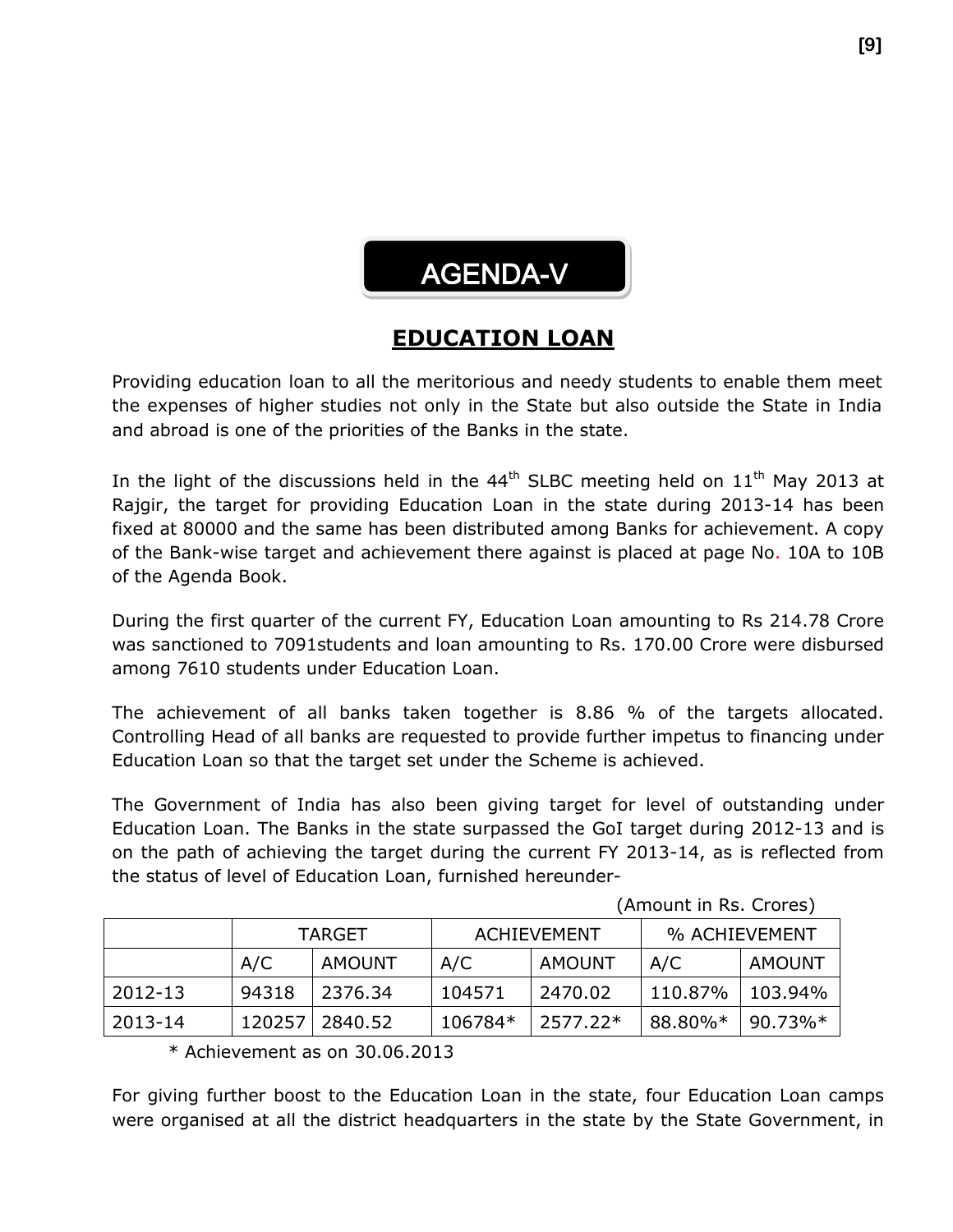which the aspiring students submitted their application for obtaining Education Loan and the same was forwarded to the Banks for disposal. Altogether 3425 number of students enquired in the camps and 2621 number of students submitted their Education Loan application. The camp-wise detail of all districts is placed at page No. 10C of the Agenda Book for information.

On 9<sup>th</sup> July 2013, in leading newspaper of the state the State Government published an advertisement of all the four Education Loan camps detailing the features of the scheme, Eligibility criteria and Checklist of the scheme along with the names of the nodal officer of all leading banks in the state for Education loan. The list containing details of the nodal officer of all leading banks in the state for Education loan is placed at page No. 10D of the Agenda Book for information.

As courses like ICWA, CA, Nursing, B.Ed. etc. are also eligible for Education Loan, banks are requested to ensure that guidelines in this regard are followed and for study under all eligible courses Education Loan are provided.

### **HOUSING LOAN**

Loan amounting to Rs.466.17 Crore was sanctioned to 3955 beneficiaries by Banks during the first quarter of F.Y. 2013-14. Out of these, Housing Loan upto Rs. 15 Lac with project cost upto Rs. 25 Lac was provided to 3058 beneficiaries. The bank-wise performance during the review period is placed at **Page No. 10B.**



#### **PM'S NEW 15-POINT PROGRAMME FOR WELFARE OF MINORITY COMMUNITY**

In accordance with the guidelines issued by the Government of India in this regard, Banks have to ensure that within the overall target for Priority Sector lending (PSA), 15% of PSA is provided to Minority Communities.

With this objective in view, 121 minority concentrated districts in the country have been identified exclusively for monitoring the credit flow to minority communities. In Bihar, the following seven districts are identified for the purpose :-(i) Kishanganj (ii) Araria (iii) Purnea (iv) Katihar (v) Sitamarhi (vi) Darbhanga, and (vii) West Champaran .

In these identified districts, total priority sector loans outstanding as on 30.06.2013 was Rs.6325.49 Crore (No. of borrowers: 890629) out of which loans amounting to Rs.2712.25 Crore (42.88% of PSA) were provided to 314624 (35.33% of PSA) borrowers belonging to minority communities. The amount provided to Minority communities by banks in the above mentioned districts ranges from 30 to 75%. Thus, all the districts have achieved the target of providing more than 15% of their priority sector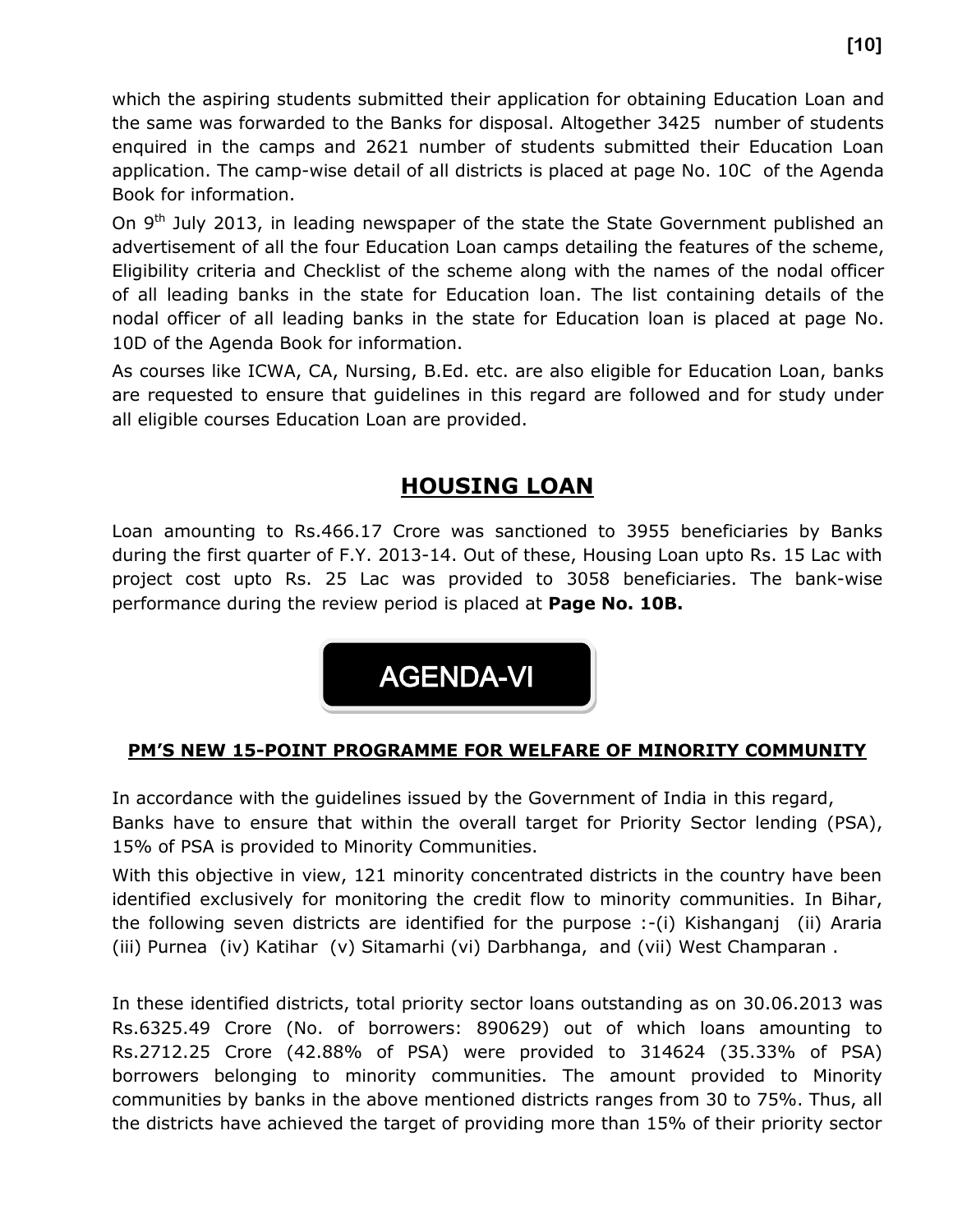loans to the persons belonging to minority communities.

District-wise performance regarding loans extended to minority communities in the identified districts is furnished below**.**

|                                  | LENDING TO MINORITY COMMUNITIES                           |                                                 |                   |                                                        |                   |                                                     |       |  |  |  |  |  |  |
|----------------------------------|-----------------------------------------------------------|-------------------------------------------------|-------------------|--------------------------------------------------------|-------------------|-----------------------------------------------------|-------|--|--|--|--|--|--|
| AS ON 30 <sup>th</sup> JUNE 2013 |                                                           |                                                 |                   |                                                        |                   |                                                     |       |  |  |  |  |  |  |
| SL.<br>NO.                       | <b>Minority Concentrated</b><br><b>Districts in Bihar</b> | <b>Priority Sector</b><br><b>Advance</b><br>(A) |                   | Out of (A) Total<br><b>Advances to Minority</b><br>(B) |                   | %age Share of<br><b>Minority Advance</b><br>B to A) |       |  |  |  |  |  |  |
|                                  |                                                           | No.                                             | Amt.<br>(in Lacs) | No.                                                    | Amt.<br>(in Lacs) | No.                                                 | Amt.  |  |  |  |  |  |  |
| 1                                | <b>ARARIA</b>                                             | 47065                                           | 67833             | 33887                                                  | 40021             | 72                                                  | 59    |  |  |  |  |  |  |
| $\overline{2}$                   | <b>PURNEA</b>                                             | 82315                                           | 120373            | 34292                                                  | 48290             | 42                                                  | 40    |  |  |  |  |  |  |
| 3                                | KATIHAR                                                   | 176905                                          | 98478             | 46858                                                  | 40725             | 26                                                  | 41    |  |  |  |  |  |  |
| 4                                | KISHANGANJ                                                | 55010                                           | 50466             | 39713                                                  | 37847             | 72                                                  | 75    |  |  |  |  |  |  |
| 5                                | <b>DARBHANGA</b>                                          | 256230                                          | 91960             | 70645                                                  | 37055             | 28                                                  | 40    |  |  |  |  |  |  |
| 6                                | <b>SITAMARHI</b>                                          | 54525                                           | 73505             | 13611                                                  | 21811             | 25                                                  | 30    |  |  |  |  |  |  |
| 7                                | <b>WEST CHAMPARAN</b>                                     | 218579                                          | 129934            | 75618                                                  | 45476             | 35                                                  | 35    |  |  |  |  |  |  |
|                                  | <b>TOTAL</b>                                              | 890629                                          | 632549            | 314624                                                 | 271225            | 35.33                                               | 42.88 |  |  |  |  |  |  |

## AGENDA-VII

### **FINANCIAL INCLUSION & DIRECT BENEFIT TRANSFER**

The Government of India has issued "Strategy and Guidelines on Financial Inclusion" from time to time. The various issues covered under the strategy are as under:

#### **1. PERIODICAL UPDATION OF SERVICE AREA PLAN ON DISTRICT WEBSITE:**

Govt. of India had asked to prepare Dist. Service Area Plan (DSAP) and upload the same on District website. All the LDMs have since complied it. As per GOI instructions DSAP has to be periodically updated to account for appointment of new BCAs, change of BCAs, change of identified Bank Officials for visit etc. All Lead District Managers are again requested to ensure that the Service Area Plan with requisite details is updated regularly on a monthly basis whenever any change takes place.

#### **2. EXTENSION OF BANKING SERVICES TO VILLAGES HAVING POPULATION OF 1600 to 2000 BY MARCH 2013:**

3052 unbanked villages with population of 1600 to 2000 have been identified and advised to concerned LDMs and banks, which had to be covered by providing banking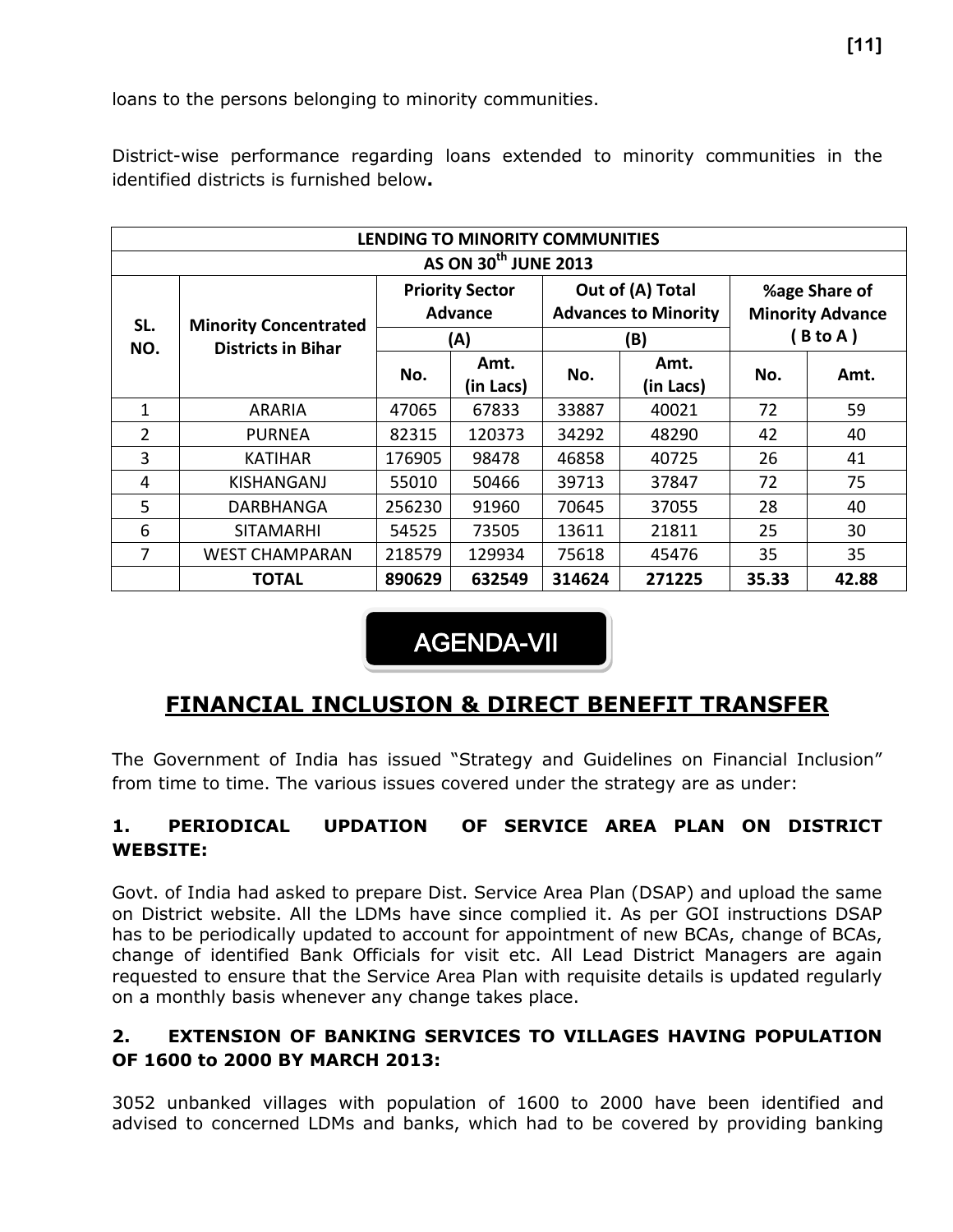facility by March, 2013.

Banks have, till June  $30<sup>th</sup>$  2013, covered 1880 of these unbanked villages by providing banking facility thereat. Banks which are yet to cover the allotted villages are requested to cover the remaining villages by providing banking facility at an early date. Bank-wise allotment & progress report as on 30.06.2013 is placed at **Page No. 15A** for information of the House.

#### **3. EXTENSION OF BANKING SERVICES TO ALL THE REMAINING UNBANKED VILLAGES IRRESPECTIVE OF POPULATION CRITERIA BY MARCH, 2016:**

Reserve Bank of India has instructed for providing banking facilities in all the remaining unbanked villages irrespective of population criteria i.e. all villages with population less than 2000 by March, 2016. All banks have submitted their Roadmap for providing banking services in villages with population below 2000. Till June'2013 in 2425 villages out of identified 27343 such villages, the banking facilities have been provided.

#### **4. OPENING OF A BRICK AND MORTAR BRANCH IN VILLAGES HAVING POPULATION OF 5000 & ABOVE:**

Controlling Head of all banks operating in the State have been requested to put in concerted efforts for setting up Brick and Mortar branches/ USBs in all the identified villages with population above 5000/10000 at an early date. Till 9<sup>th</sup> July'2013, 1590 such villages out of allotted 1695 villages have been covered. Out of 1590 covered villages, 137 villages have been covered by Brick & Mortar Branches and 1453 villages have been covered by USBs. However, USB data is based on weekly visit by the Bank Officials, as against the instructions of GoI for visit on all working days with laptop having VPN connectivity.

Bank-wise details of villages covered vis-a-vis villages allocated to them are furnished on **Page No.15B**.

#### **5. ESTABLISHMENT OF ULTRA SMALL BRANCHES IN LWE AFFECTED DISTRICTS UNDER THE GUIDELINES FOR INTEGRATED ACTION PLAN (IAP) FOR SELECTED TRIBAL & BACKWARD DISTRICTS UNDER THE STATE COMPONENT OF BACKWARD REGIONS GRANT FUND (BRGF):**

Under Financial Inclusion various measures have been initiated by the Government of India regarding establishment of Ultra Small Branches (USBs) in all FI villages (above 2000 population) including Left Wing Extremism (LWE) affected areas. Ministry of Home Affairs has identified 15 districts in Bihar as Left Wing Extremism (LWE) affected. The Planning Commission has also formulated guidelines for Integrated Action Plan (IAP) in some selected tribal and backward districts under the State component of Backward Regions Grant Fund (BRGF). 9 LWE districts (Arwal, Aurangabad, Gaya, Jamui, Jehanabad, Kaimur, Munger, Nawada & Rohtas) in Bihar also figure in the Planning Commission list for IAP. As per IAP guidelines, a committee headed by District Collector/District Magistrate and consisting of the Superintendent of Police of the District and District Forest Officer is responsible for implementation of the Scheme.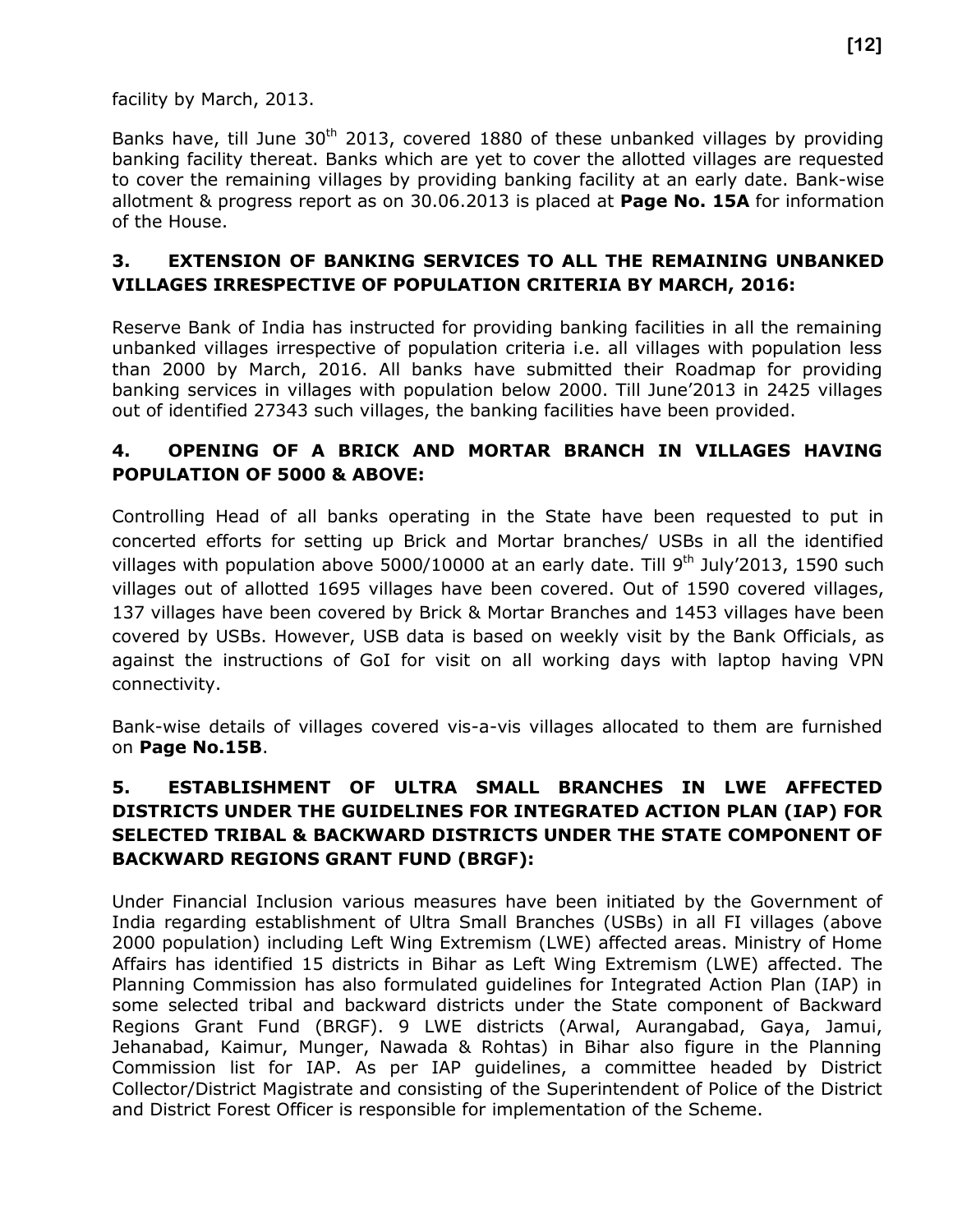Funding of Capital Cost for establishing the USBs, amounting to Rs. 1.40 lacs per USB has been included by the Planning Commission as permissible project under IAP. LDMs of concerned 9 districts have been requested to approach the District Magistrate for funding of capital cost for the establishment of USBs in the identified villages having population over 2000. Controlling Head of all Banks in Bihar have been requested to instruct their operating functionaries to coordinate with respective LDMs for funding of USBs in the identified villages having population above 2000 in their respective districts under the guidelines for IAP.

We have also requested the Principal Secretary, Department of Finance, Government of Bihar to advise the District Magistrates of the relevant 9 districts to arrange for funding of capital cost for establishment of USBs in the identified villages having population over 2000.

The progress report as on 30.06.2013, regarding establishment of USBs in 9 LWE affected districts, which is covered under Integrated Action Plan has been furnished on **Page No. 15C** of the Agenda Book.

Department of Financial Services, Govt. of India has expressed its unhappiness over huge gap in opening of USBs in these 9 LWE affected districts. All Banks are requested to speed up establishment of USBs in the 15 LWE affected districts and lodge claims for obtaining reimbursement in the 9 LWE affected districts coming under IAP*.* 

#### **STATUS OF ESTABLSIHMENT OF ULTRA SMALL BRANCHES IN LWE AFFECTED DISTRICTS OTHER THAN THOSE COVERED UNDER THE INTEGRATED ACTION PLAN:**

Further DFS, GoI has asked for status of establishment of USBs in the remaining 6 LWE affected districts, wherein claim is not to be made under IAP. The data submitted by banks, placed at Page No.15D, show that as against 1874 villages with population over 2000 only 531 USBs have been established by the Banks. Banks are requested to speedup establishment of USBs in terms of DFS, GoI guidelines.

#### **6. DIRECT BENEFIT TRANSFER**

Government of India has decided to provide for Direct Cash Transfer facility in all the districts of the State in a phased manner. In this connection, the Department of Financial Services (DFS), Government of India (GoI) has issued several guidelines for preparing comprehensive plan for coverage of the entire State through banking services to enable Direct Cash Transfer.

SLBC and banks have been advised to undertake mapping of Gram Panchayat based on the concept of Sub-Service Area (SSA) to plan for providing a banking outlet (Branch or BCA) to each SSA comprising of 1000-1500 households or 4000- 6000 population. The distribution of Wards among banks needs also to be done in all the towns to facilitate opening of accounts of beneficiaries of these areas.

Based on the above instructions of Government of India, Sub Service Areas are being formed in all the districts taking the household/population criteria into consideration. All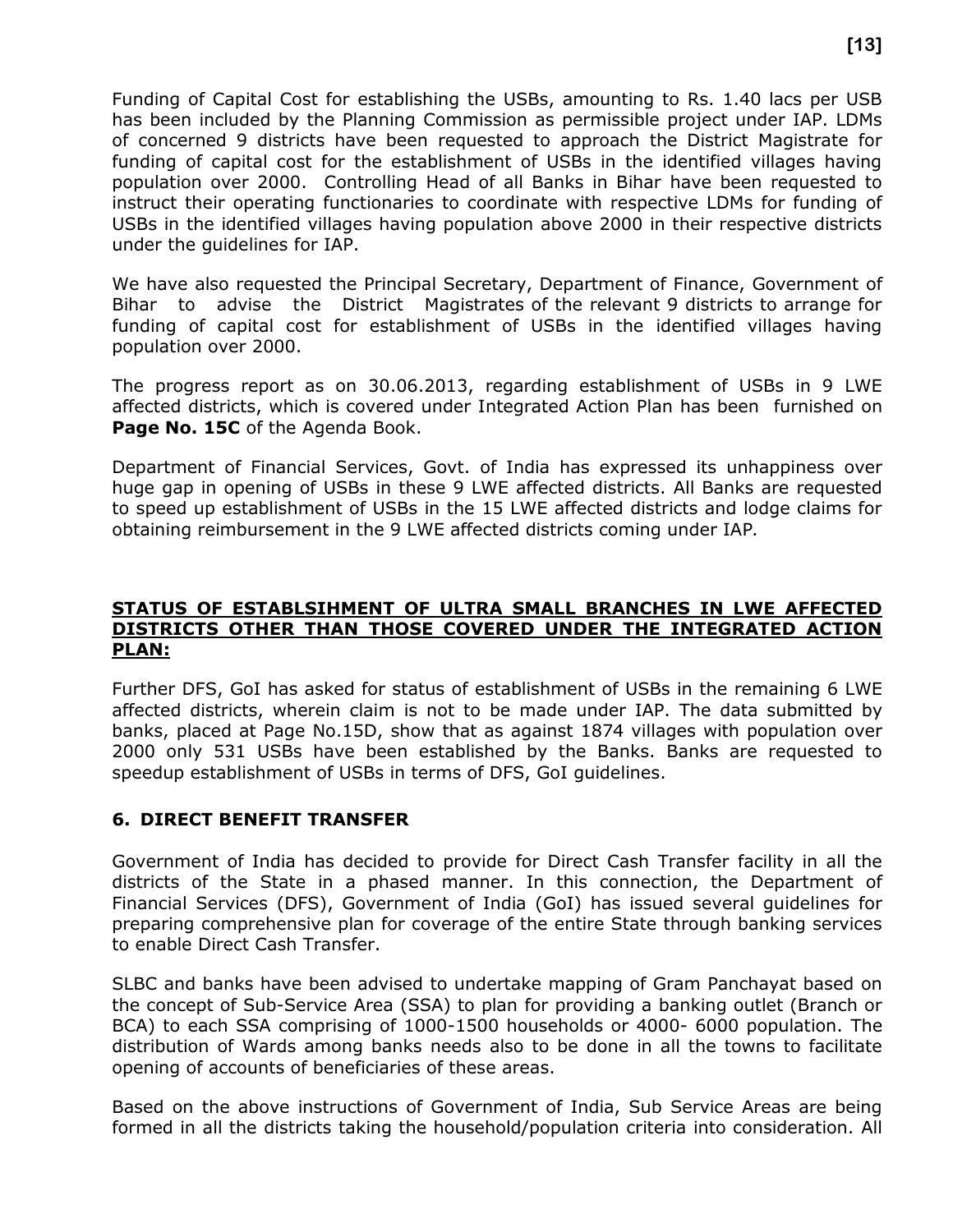LDMs are required to complete the task of preparation of the Sub-Service Area in consultation with the respective Bank branches/ District Coordinators without further loss of time. The uncovered Sub-Service Area should be covered by the concerned Bank at an early date.

The present status of coverage of Sub Service areas in the three districts (Arwal, Sheohar & Sheikhpura) identified for DBT by Govt. of India is furnished hereunder:

i. Coverage of Sub-Service Areas:

|                | Name of                                         | <b>Number</b><br>of Gram | <b>Numb</b><br>er of<br><b>Sub</b>           | Existing and Proposed Banking Coverage Through (No. of SSAs and<br>Panchayats) |                |                                                     |                |                                                     |                |                                                    |                |           |            |           |
|----------------|-------------------------------------------------|--------------------------|----------------------------------------------|--------------------------------------------------------------------------------|----------------|-----------------------------------------------------|----------------|-----------------------------------------------------|----------------|----------------------------------------------------|----------------|-----------|------------|-----------|
| <b>Sr</b>      | the<br>Panchaya<br><b>District</b><br>$t$ (GPs) |                          | <b>Servic</b><br>е<br><b>Areas</b><br>(SSAs) | <b>Existing Bank</b><br><b>Branch</b>                                          |                | <b>Existing</b><br><b>Functional</b><br><b>BCAs</b> |                | <b>Existing</b><br><b>Functional</b><br><b>CSCs</b> |                | <b>Proposed</b><br><b>BCAs/CS</b><br>$\mathbf{Cs}$ |                |           |            |           |
| <b>No</b>      |                                                 |                          |                                              | 5                                                                              |                | 6                                                   |                |                                                     |                | 8                                                  |                |           |            |           |
| $\bullet$      | $\mathbf{2}$                                    | 3                        |                                              |                                                                                |                |                                                     | <b>SSA</b>     | <b>GP</b>                                           | <b>SSA</b>     | <b>GP</b>                                          | <b>SSA</b>     | <b>GP</b> | <b>SSA</b> | <b>GP</b> |
|                |                                                 |                          | 4                                            | S                                                                              | S              | S                                                   | S              | S                                                   | S              | S                                                  | S              |           |            |           |
|                |                                                 |                          |                                              | 5a                                                                             | 5 <sub>b</sub> | 6a                                                  | 6 <sub>b</sub> | 7a                                                  | 7b             | 8a                                                 | 8b             |           |            |           |
| 1              | Arwal                                           | 69                       | 106                                          | 25                                                                             | 25             | 81                                                  | 44             | $\theta$                                            | $\overline{0}$ | $\theta$                                           | $\overline{0}$ |           |            |           |
| $\overline{2}$ | Sheohar                                         | 53                       | 98                                           | 14                                                                             | 14             | 68                                                  | 39             | $\theta$                                            | $\overline{0}$ | 16                                                 | $\overline{0}$ |           |            |           |
| 3              | Sheikhpura                                      | 54                       | 80                                           | 13                                                                             | 13             | 48                                                  | 33             | $\theta$                                            | $\theta$       | 19                                                 | 8              |           |            |           |
|                | <b>TOTAL</b>                                    | 176                      | 284                                          | 52                                                                             | 52             | 197                                                 | 116            | $\bf{0}$                                            | $\bf{0}$       | 35                                                 | 8              |           |            |           |

All together 284 sub service areas have been formed in these three districts and out of these 249 are covered as under-

By branch- 52

By BCAs- 197

The remaining 35 unbanked sub service areas have been allotted among banks for coverage as under-

| Banks/ Districts | Arwal | Sheohar | Sheikhpura | Total |
|------------------|-------|---------|------------|-------|
| <b>SBI</b>       | 00    |         | 00         |       |
| <b>PNB</b>       | 00    | 00      | 04         | 04    |
| <b>BOI</b>       |       | 05      | 02         |       |
| Canara Bank      | 00    |         | 06         |       |
| <b>BOB</b>       | --    | --      |            |       |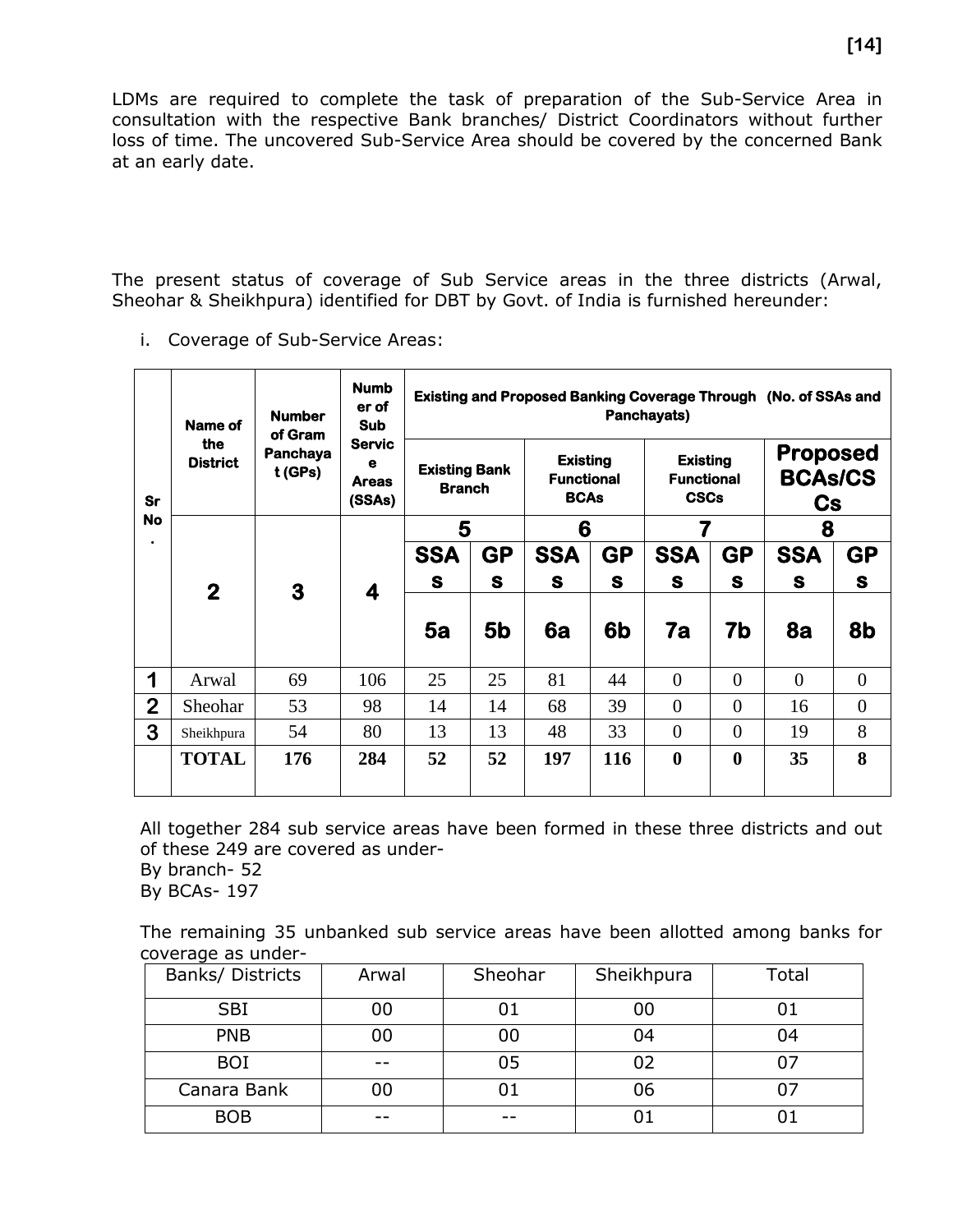| <b>TOTAL</b>   | 00    | 16    | 1 9   | 35 |
|----------------|-------|-------|-------|----|
| <b>UBGB</b>    | $- -$ | 09    | $- -$ | n۹ |
| Syndicate Bank | $ -$  | $- -$ |       |    |
| <b>UCO</b>     | $- -$ | $- -$ |       |    |
| Indian Bank    | $- -$ |       |       |    |

All identified Sub-Service areas were to be covered by banks on or before  $31<sup>st</sup>$ May'2013. In Sheohar district 16 new Sub-Service areas were identified by the Lead District Manager in view of the observations of DFS, GoI after submission of the mapping exercise. The Banks should ensure to cover these uncovered SSAs by  $31<sup>st</sup>$ August'2013. All banks are requested to adhere to the timeline in coverage of the Sub Service Areas.

ii. Scheme-wise Beneficiary details:

Out of 28924 beneficiaries of the identified schemes in the three districts, accounts of only 22223 beneficiaries have been opened by the Banks. The remaining 6701 beneficiaries list is referred to the district administration for removal of some anomalies pointed out by the LDMs. The accounts will be opened by the concerned banks on receipt of amended list. The Aadhar/ NPR number seeding has not been done in the accounts as the district administration has not provided the verified Aadhar/ NPR number of these beneficiaries. The status with regard to scheme-wise account opening and seeding of Aadhar number in the accounts is placed at page No. 15E & 15F of the Agenda Book for information of the House. It is requested that the district administration provide all required support to the Banks in connection with correction/ modification in beneficiary's list and providing Aadhar/ NPR number to enable Banks seed the Aadhar No. in the accounts.

As coverage under Aadhar is not deeply penetrated in the state, Govt. of Bihar has directed to Land & Revenue Reforms Department, and Census Directorate, Govt.of Bihar for increasing coverage under NPR for smooth roll out of Direct Benefit Transfer.(copy of Letter No.1368 dated 06.08.2013 issued by Finance Department (Institutional), Govt. of Bihar is placed at Page No. 15G for information of all concerned.)

iii. Branches, ATM & Debit Cards

Apart from providing banking infrastructure in the unbanked sub service areas, Government of India had advised for installation of ATM at all branches in these three districts by 30<sup>th</sup> June'2013 and issuance of debit card to all eligible beneficiaries by 31<sup>st</sup> May'2013.

As per information received from the LDMs of the three districts, there are 64 branches in these three districts without having on-site ATMs. Also 19497 beneficiaries of the 28924 beneficiaries of DBT have not been issued with Debit Cards. Banks need to issue Debit Card to all eligible beneficiaries.

The details with regard to No. of branches not having ATMs and the number of beneficiaries not issued Debit cards is placed at page No. 15H of the Agenda Book for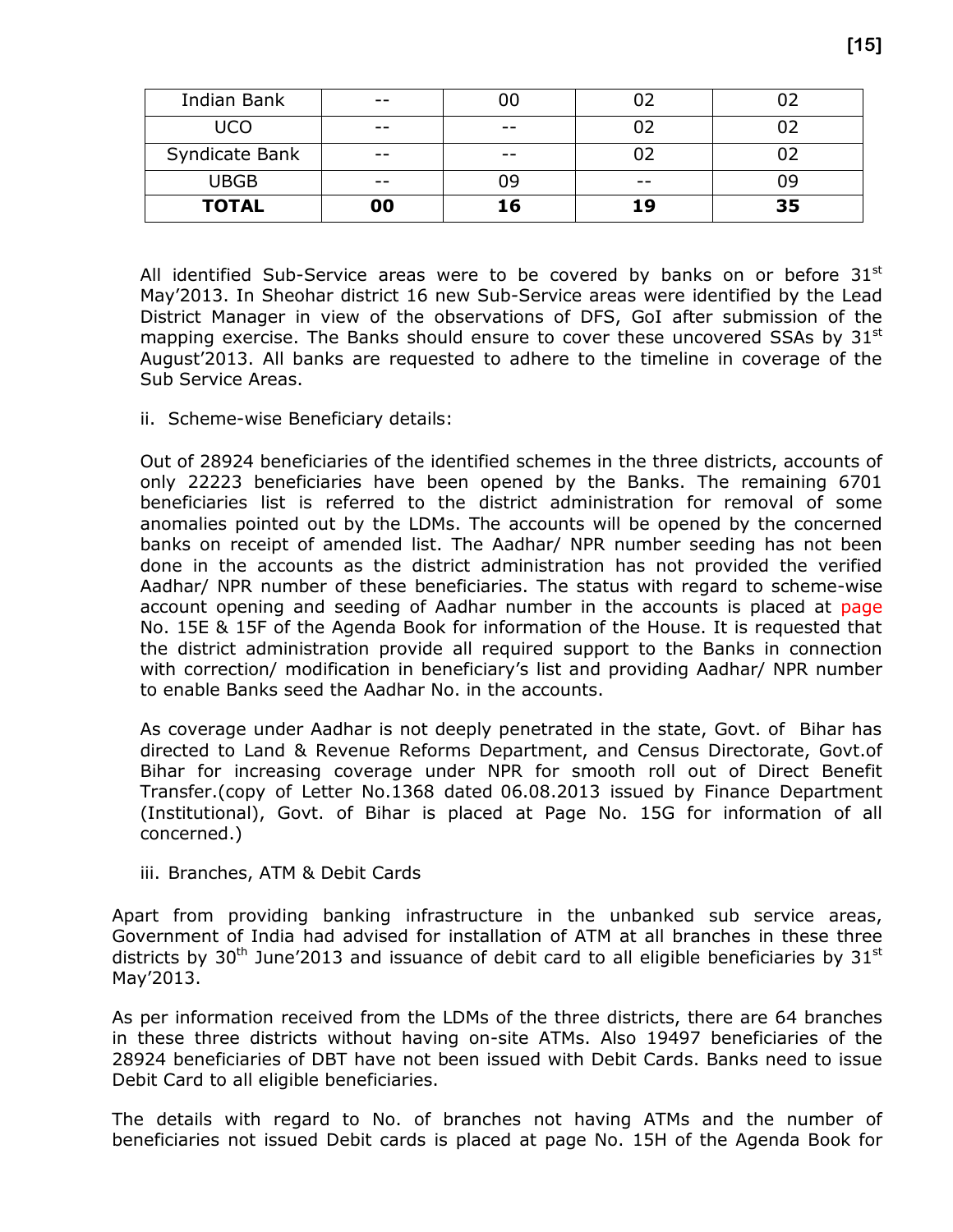information of the House.

As the time line of both the tasks is already over all Banks are once again requested to establish ATMs at all branches and issue Debit cards to all eligible beneficiaries at an early date.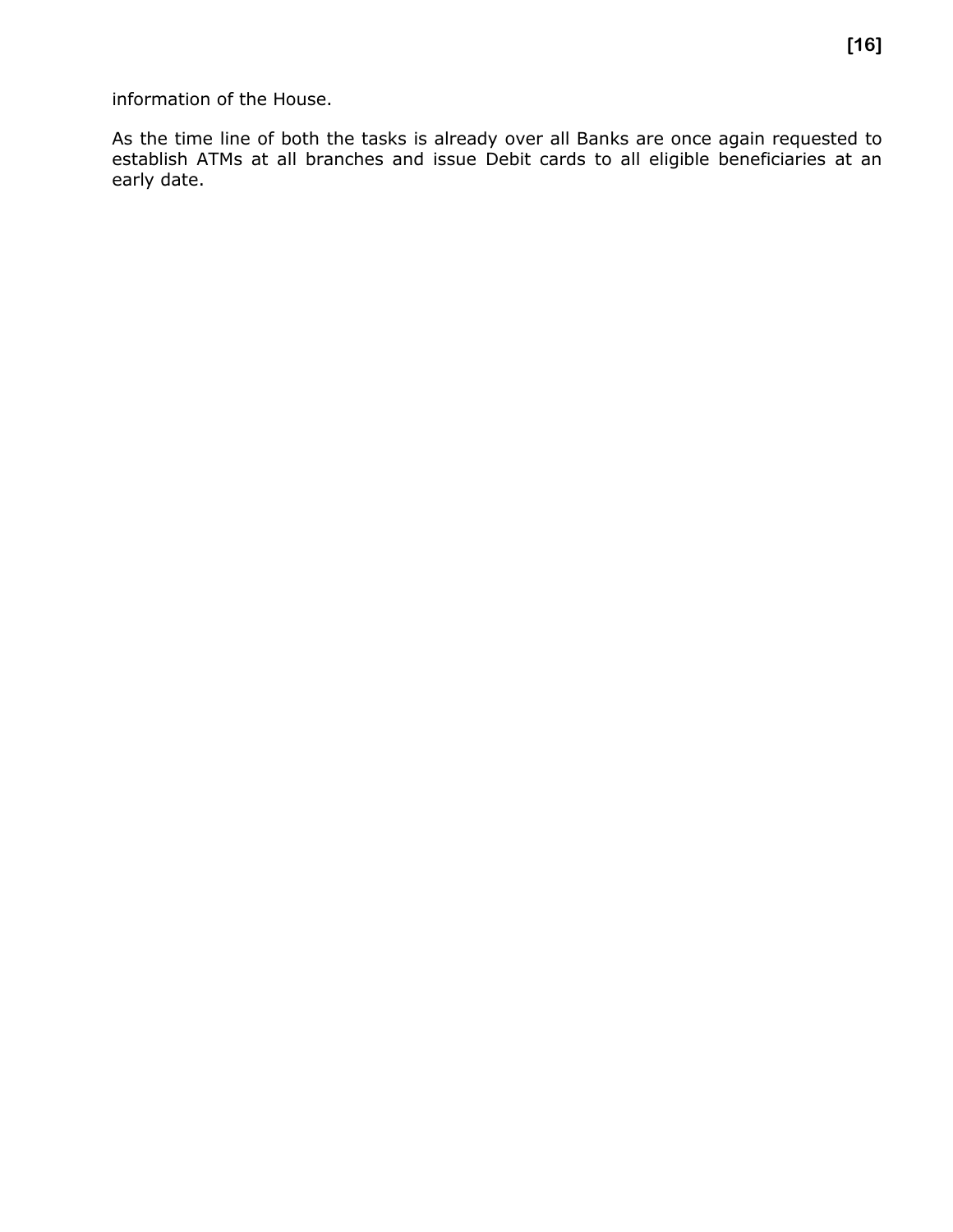#### **GOVT. SPONSORED SCHEMES/ PROGRAMMES**

#### **(A) PRIME MINISTER'S EMPLOYMENT GENERATION PROGRAMME (PMEGP**)

The target for the current Financial year has been fixed and circulated among all concerned. During finalisation of target, the recommendation of KVIC, Patna, for keeping the per branch target of RRBs at almost half of that of the Commercial Banks has been followed. A copy of the allotted target is placed at page No. 34AP to 34AS for information of the House.

Against the physical target of 5591 projects, banks have sanctioned 340 projects amounting to Rs. 12.15 Cr during the first quarter of the FY 2013-14. As financing under PMEGP has not yet picked up, all concerned are requested to pay more attention towards financing under the scheme. The information on loan sanctioned & disbursed by banks is provided at Page No. 16A of the Agenda book for information of the House.

#### **(B) SWARNJAYANTI SHAHARI ROJGAR YOJANA (SJSRY)**

Under the Scheme, loans amounting to Rs.78 Lacs have been sanctioned to 112 beneficiaries during the period under review. Bank-wise performance under the scheme for the first quarter of the year is furnished on Page No. 16B.

The LED Coordinator, UTAST, Support Programme for Urban Reforms in Bihar (SPUR), Urban Development and Housing Department, Govt. of Bihar has advised the physical targets for financing under SJSRY during 2013-14. The physical target has been prepared under three heads: Urban Self Employment Programme (USEP), Urban Women Self-help Programme (UWSP)- Revolving Fund & Group Enterprises. The salient features of the schemes and the physical targets for financing under SJSRY during 2013-14 is placed at page No. 16C to 16F of the Agenda Book. The LDMs are requested to distribute the target among Banks based upon the presence of banks in the Urban Local Bodies to whom the target is allotted. The distributed target be advised to SLBC by  $31<sup>st</sup>$  August to enable SLBC advise the consolidated Bank & district-wise target among all concerned.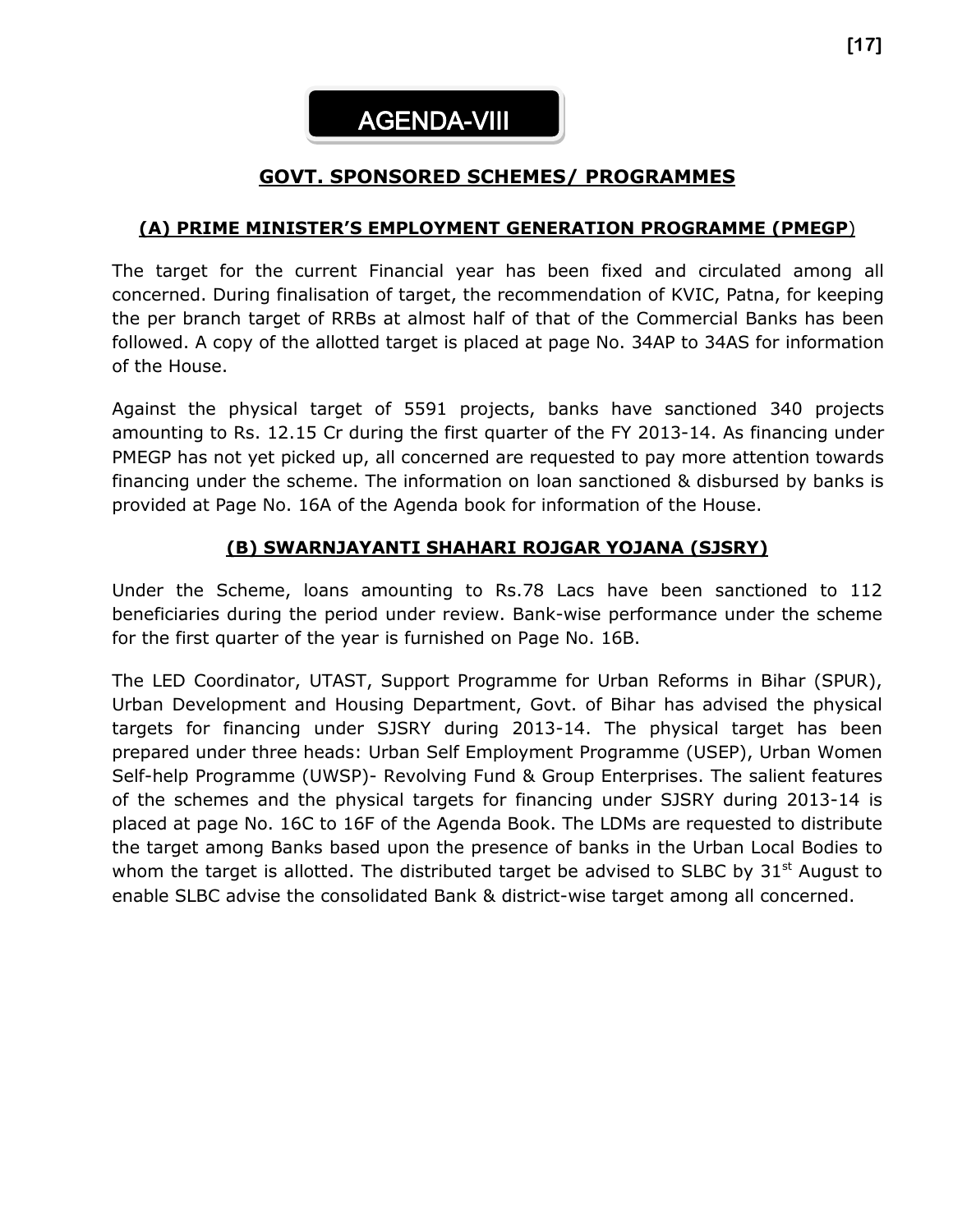AGENDA-IX

#### **FINANCE TO SELF HELP GROUPS (SHGs)**

SHGs play a very crucial and effective role in providing timely and adequate credit and other financial services to the vulnerable and weaker sections of the society at an affordable cost for the overall economic development of the society and banks play a facilitating role through credit linkages to them. Banks have credit-linked 5824 SHGs during the first quarter of FY 2013-14, with total Bank-finance of Rs. 43.59 Crore. Bank-wise SHG credit-linkage during the first quarter of F.Y. 2013-14 is furnished on **Page 18A.** Year-wise performance under SHG Financing is given hereunder:

| Year                            | <b>Number of SHGs Credit</b><br><b>Linked</b> | <b>Amt. of Finance</b> |
|---------------------------------|-----------------------------------------------|------------------------|
| <b>DURING 2008-09</b>           | 25696                                         | 211.44                 |
| <b>DURING 2009-10</b>           | 30241                                         | 295.05                 |
| <b>DURING 2010-11</b>           | 26055                                         | 198.13                 |
| <b>DURING 2011-12</b>           | 22714                                         | 179.64                 |
| <b>DURING 2012-13</b>           | 29593                                         | 193.39                 |
| DURING 2013-14 (Upto June'2013) | 5824                                          | 43.59                  |

For increasing financing to Self Help Groups, the role of JEEVIKA is of utmost importance in the state, as all Banks have entered into agreement with JEEVIKA for financing of SHGs in 16 districts, especially in view of the fact that they are the model agency for implementation of NRLM in the state. The opening of Savings bank account and their credit linkage by the Banks need to be facilitated through representatives of JEEVIKA in all districts. JEEVIKA is therefore requested to increase its presence in all districts and work aggressively towards increasing SHG finance in the state. The Banks, on their part are required to keep sufficient number of stationeries required for the purpose at the branches and it needs to be reiterated by all the Banks to their concerned branches that the credit linkage to SHGs is uniform and adequate in the entire State.

The target for Savings linkage of 1,10,000 SHGs and Credit linkage of 75,000 SHGs has been distributed among Banks for achievement during the current Financial year. A copy of the allotted target is placed at page No. 34AL to 34AM for information of the House.

As decided in the 18<sup>th</sup> Steering Committee meeting on SHG & IT-enabled Financial Inclusion held on 27<sup>th</sup> June, 2013, SLBC has circulated a copy of uniform Savings Linkage and Credit Linkage format (based upon the discussions held so far) to the banks, JEEVIKA and WDC seeking their comments. A copy of the minutes of the 18<sup>th</sup> steering Committee meeting on SHG & IT-enabled Financial Inclusion held on  $27<sup>th</sup>$  June, 2013, is placed at page No. 18B to 18H for information of the House.

**(Rs. in Crore)**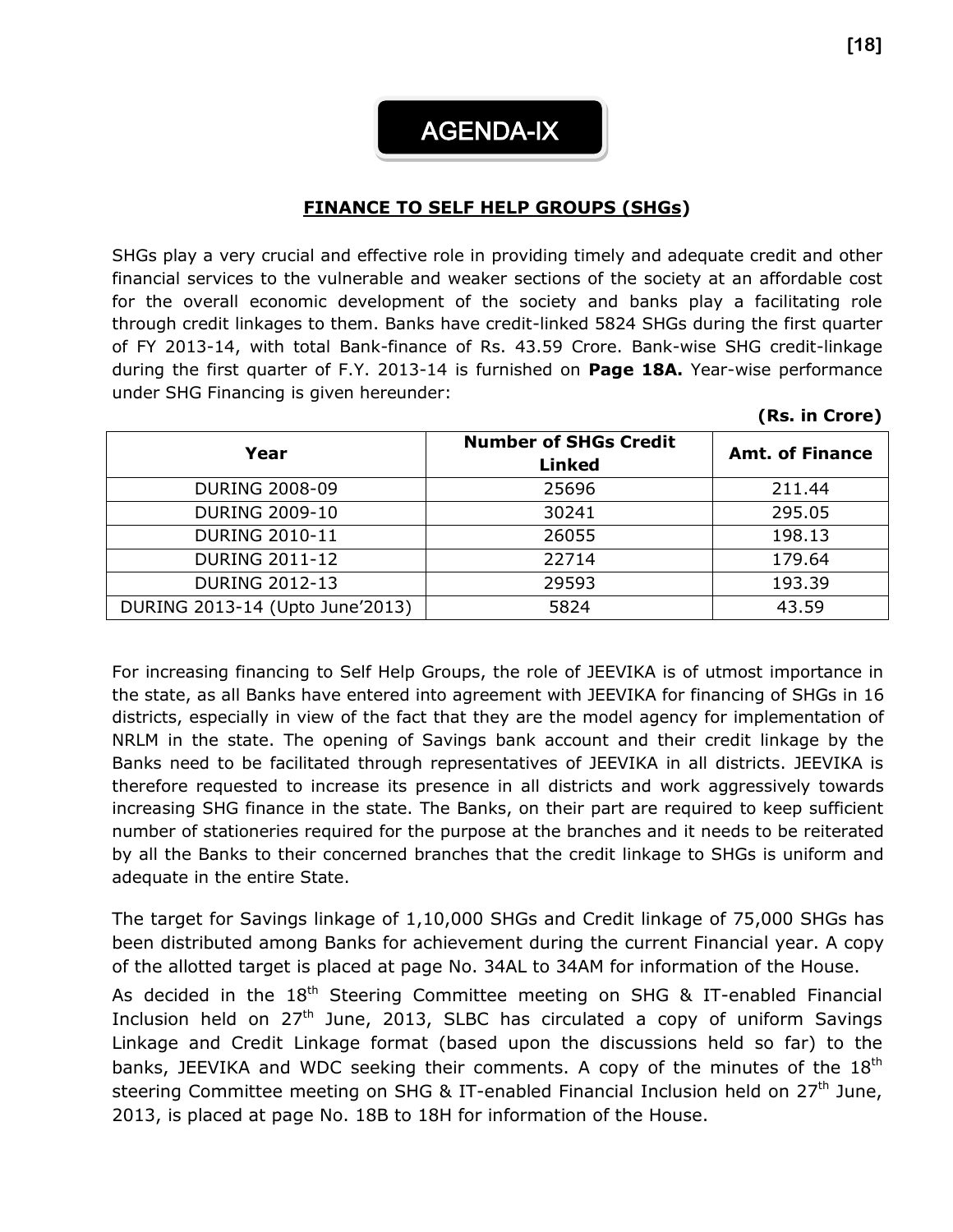Under the Support Programme for Urban Reforms in Bihar (SPUR), the Urban Development and Housing Department, Govt. of Bihar has advised that they are promoting SHGs in Urban areas with support from the Department for International Development (DFID), Government of UK under 'Samvardhan' Programme. A copy of UD & HD letter No. SPUR-PMU/046/CM&MP-II/2013-14/94 dated 17<sup>th</sup> May'2013 is placed at page No.18I of the Agenda Book for information of the House.

#### **JOINT LIABILITY GROUP**

The target for financing 60000 JLGs have been fixed for the current year and advised to all banks. A copy of the allotted target is placed at page No. 34AN for information of the House.

The Bank-wise performance under JLG is placed at Page No.18J for information of the House. As SHG & JLG are important tools to reach the so far financially excluded rural people, all Banks are requested to enhance financing under these schemes during F.Y. 2013-14.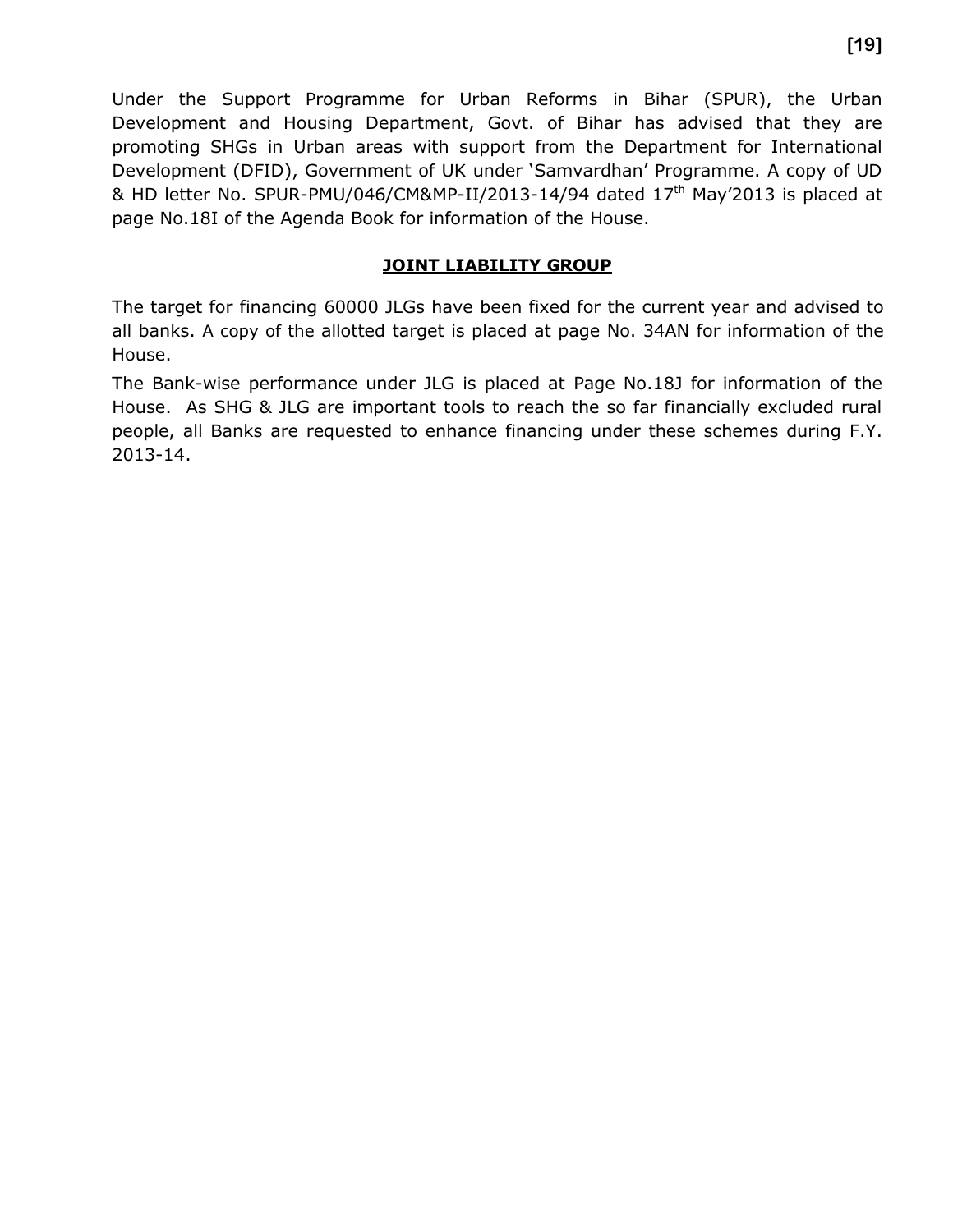#### **KISAN CREDIT CARD (KCC)**

#### **REVIEW OF PROGRESS AS ON 30.06.2013**

A summarised statement of Kisan Credit Cards issued by Commercial Banks, RRBs and Co-operative Banks, vis-à-vis their respective targets, during first quarter of FY 2013-14 is given below:

|                        | <b>Sanctioned (No.)</b> |                | Target (No.) |                           | % Achievement |                |
|------------------------|-------------------------|----------------|--------------|---------------------------|---------------|----------------|
| <b>Banks</b>           | <b>New</b>              | <b>Renewal</b> | <b>New</b>   | Due for<br><b>Renewal</b> | <b>New</b>    | <b>Renewal</b> |
| Comm.<br><b>Banks</b>  | 112053                  | 117003         | 909185       | 206554                    | 12.32         | 56.65          |
| <b>RRBs</b>            | 45981                   | 205455         | 535349       | 333891                    | 8.59          | 61.53          |
| Co-op.<br><b>Banks</b> | 2554                    | 22001          | 55468        | 908533                    | 4.60          | 2.42           |
| <b>TOTAL</b>           | 160588                  | 344459         | 1500000      | 1448978                   | 10.71         | 23.77          |

It is evident from the above Table that banks operating in the State have sanctioned loans to a total of 505047 beneficiaries (New-160588 & Renewal-344459) under KCC amounting to Rs. 2995.93 Crore during the first quarter of FY 2013-14 while during the same period last year, only 313006 beneficiaries were extended loans under KCC, the amount involved being Rs.2101.04 Crore.

Thus, Y-o-Y growth of 61.35% and 42.59% has been witnessed in terms of no. of KCCs issued and amount of finance extended, respectively. Bank-wise performance is furnished on **Page-** 22A to 22F**.** 

#### **PROVIDING KCC TO ALL ELIGIBLE AND NON-DEFAULTER FARMERs**

In the light of the directives issued by the Ministry of Finance, Government of India, Kisan Credit Card is to be provided to all eligible and non-defaulter farmers. Modified Common Application Form, format of affidavit (for loan upto Rs. 50,000) and Checklist for KCC loan has been provided to the Agri Department, GoB with a request to circulate the same down the line to facilitate generation of loan applications from all eligible farmers. The same is also uploaded on the website of SLBC. Banks should finance KCC upto Rs. 50,000/-, without insisting for LPC, and instead of LPC, Affidavit and current rent receipt should be demanded by banks. While the State Government has also issued instructions to its field level functionaries to facilitate generation of loan application forms, complete in all respect, the Banks need to continue their endeavour for generating KCC loan applications from all eligible farmers and the services of BC Agents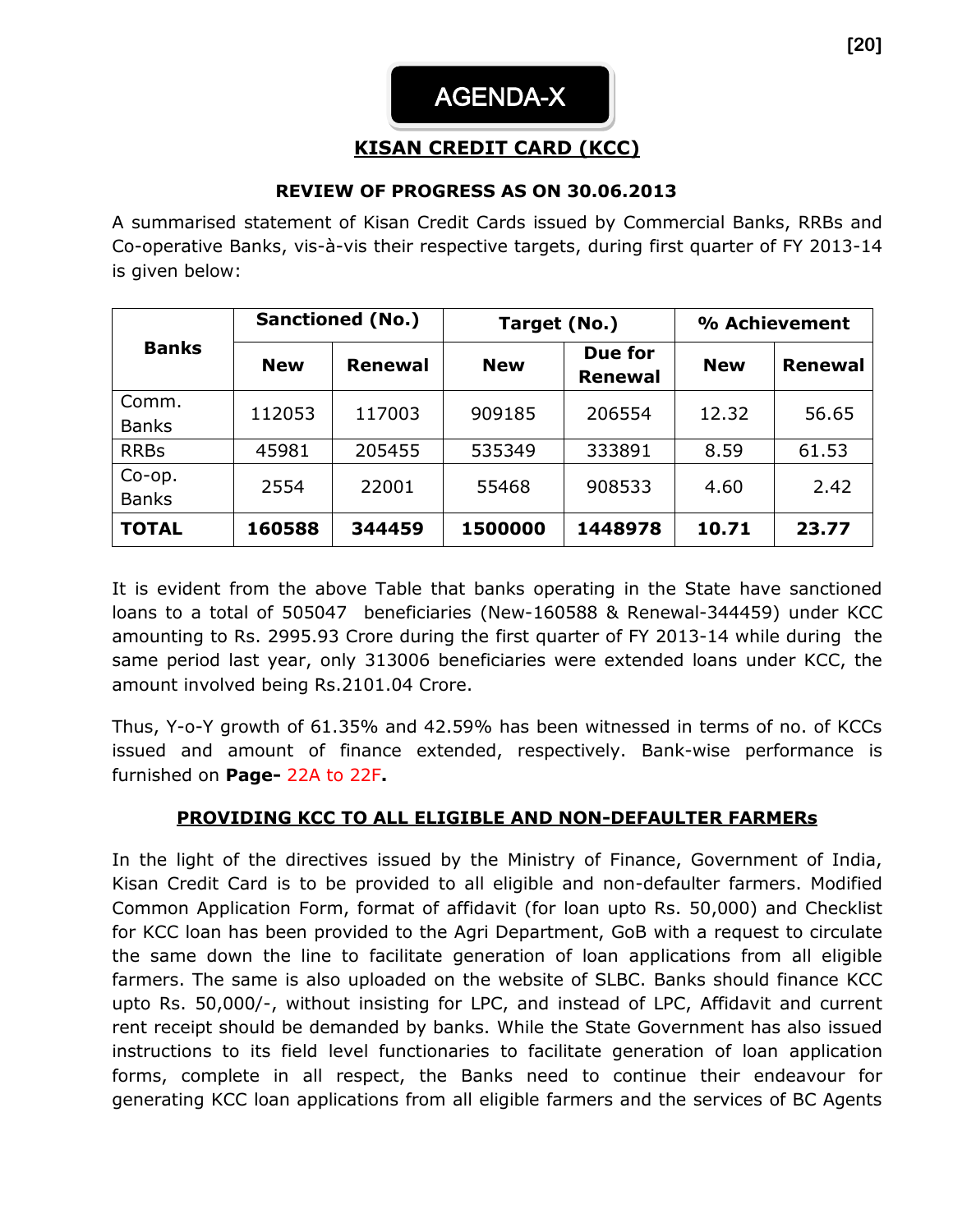may also be utilized for the purpose.

The banks have sent the list of existing KCC holders and defaulters to the State Government. The Agriculture Department, GoB has sent these lists of existing KCC holders and list of all defaulters, received from banks, to District Agriculture Officers of all districts for utilization of these lists during generation of KCC applications. In this connection, the Agriculture Department, GoB has been requested to provide village-wise list of eligible farmers to banks, to enable them to extend credit facility.

#### **ISSUANCE OF ATM CARDS TO KCC HOLDERS**

As per the revised KCC scheme circulated by RBI, KCC has to be issued as Rupay Cards. The Bank-wise information on ATM Cards issued to KCC borrowers is placed at page No. 22G of the Agenda Book for information of the House. All Banks are requested to ensure that ATM cards on 'RUPAY' platform are issued to all new eligible KCC borrowers and at the time of renewal of KCC, the eligible farmers must be issued with ATM card.

#### **NEW FORMATS OF LAND POSSESSION CERTIFICATE (LPC)**

Based upon discussions held in the meeting held on  $28<sup>th</sup>$  February'2013 under the chairmanship of the Chief Secretary, Government of Bihar, the State Government has devised two types of formats of LPC on the basis of amount of loan.

- i. For loan amount upto Rs 1 lakh.
- ii. For loan amount above Rs 1 Lakh.

A copy of both types of LPC under the cover of Revenue & Land Reform Department Letter No.236(10) dated 26/07/2013 is placed at Page No.22H to 22K of the Agenda book for information of the House. The letter also contains the timelines devised by the State Government for mutation of land & issuance of LPC as Rights provided under Bihar Public Services Act. The House may discuss the LPC Formats so that the same could be adopted for implementation in the state.

The Agriculture Department, Govt. of Bihar has requested the Revenue & land Reforms Department to make adequate number of new formats of LPC made available to the Circle Officers to enable them issue LPC on the new formats. A copy of Agri Department letter No. 3157 dated 23.07.2013 2013 is placed at Page No.22L of the Agenda book for information of the House.

#### **INTEREST SUBVENTION FOR PROMPT REPAYMENT**

The State Government provides one percent Interest Subvention on prompt repayment of KCC loans. NABARD Regional Office, Patna has provided the Bank-wise status of 1% Interest Subvention Scheme of the Govt. of Bihar for the three years 2010-11, 2011-12 & 2012-13, a copy of which is placed at page No.22M to 22N of the Agenda Book. According to the report of NABARD, the amount released on account of interest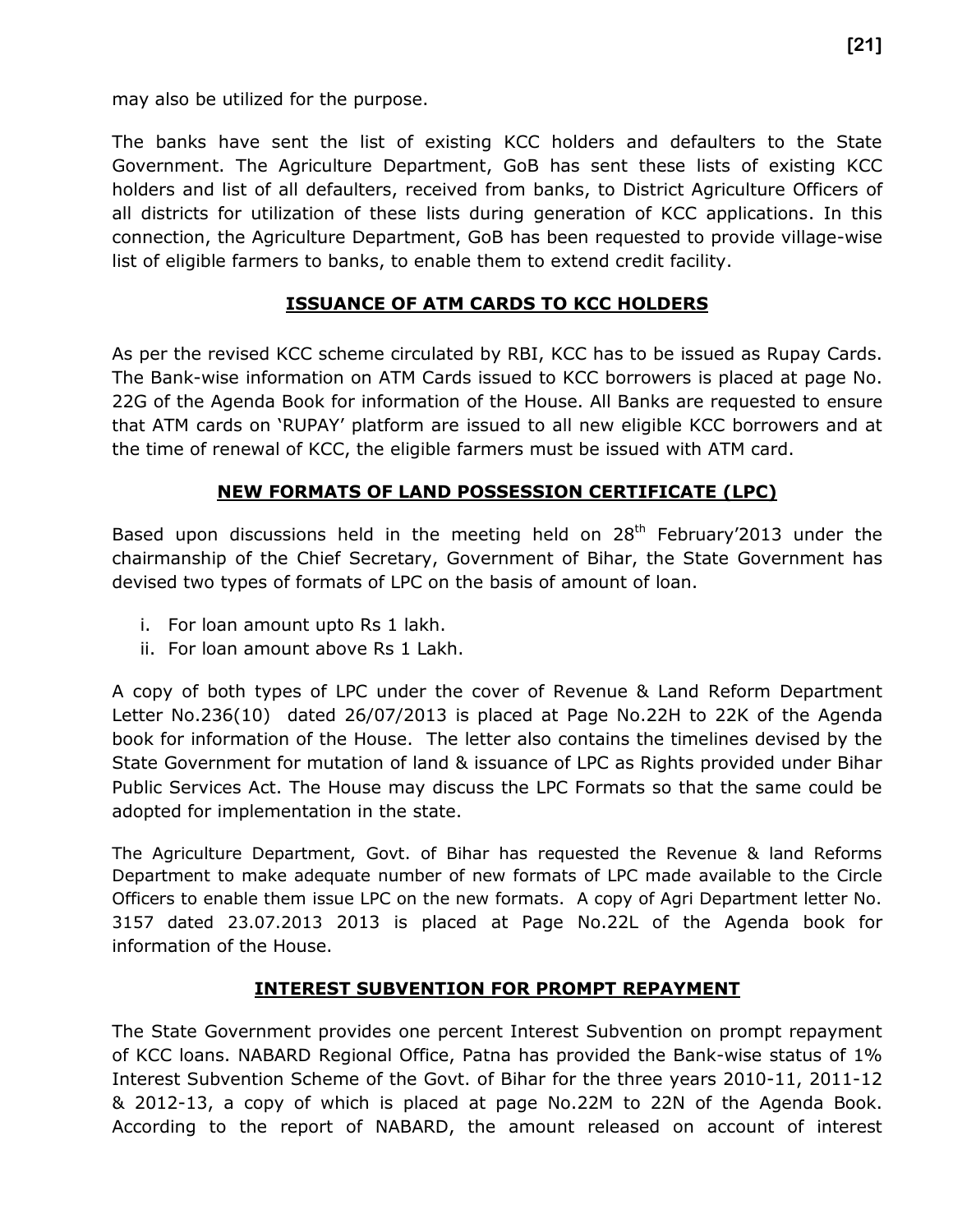subvention during the three years is as under:

| Year    | <b>No. of farmers</b><br>availing crop loan<br>@7 % p.a. intt. | Amt. of Intt.<br><b>Subvention</b><br>released (Amt.<br>in Lakhs) | No. of farmers<br>benefitted | % of farmers<br>benefitted |
|---------|----------------------------------------------------------------|-------------------------------------------------------------------|------------------------------|----------------------------|
| 2010-11 | 1242683                                                        | 613.31                                                            | 345821                       | 27.83                      |
| 2011-12 | 1096308                                                        | 309.04                                                            | 172944                       | 15.78                      |
| 2012-13 | 852435                                                         | 206.98                                                            | 77612                        | 9.10                       |
| Total   | 3191426                                                        | 1129.34                                                           | 596377                       | 18.69                      |

#### **CROP INSURANCE SCHEME**

The Cooperative Department, Government of Bihar has distributed 31 districts of the State under the Weather Based Crop Insurance Scheme (WBCIS) among eight Insurance Companies vide their Notification No. 2481 dated 06.06.2013. For implementation of Modified National Agriculture Insurance Scheme (MNAIS), the remaining seven districts have been distributed among four Insurance Companies vide Notification No. 2482 dated 06.06.2013 of the Cooperative Department, Government of Bihar. A copy of both the Notifications is placed at page No.22O to 22Z of the Agenda book for information of the House.

Controlling Head of all banks operating in the State have been requested to instruct their operating functionaries to ensure to cover all the crop loans under crop insurance and the claims of agriculture crop insurance should be credited into the beneficiary's account within 15 days of receipt of claim and no interest should be charged in the loan account of borrowers on the claim amount, for the period beyond 15 days of receipt of claim till the date of credit. In case of interest being applied on the claim amount credited beyond 15 days, by the Branch, it should be refunded to the beneficiaries. Controlling Head of all banks operating in the State have also been requested to instruct their operating functionaries to ensure submission of statement of crop insurance at monthly intervals to the Insurance Companies. It should also be ensured that the statement so submitted is complete in all respects.

The Banks are also requested to provide the list of all insured farmers to the insurance companies to enable them furnish the same to the State Government for release of premium subsidy. A copy of Agriculture Insurance Company of India Ltd. letter No.  $CRP.INS: F. LST: 197: 2013$  dated  $12<sup>th</sup>$  July 2013 is placed at page No. 22AA of the Agenda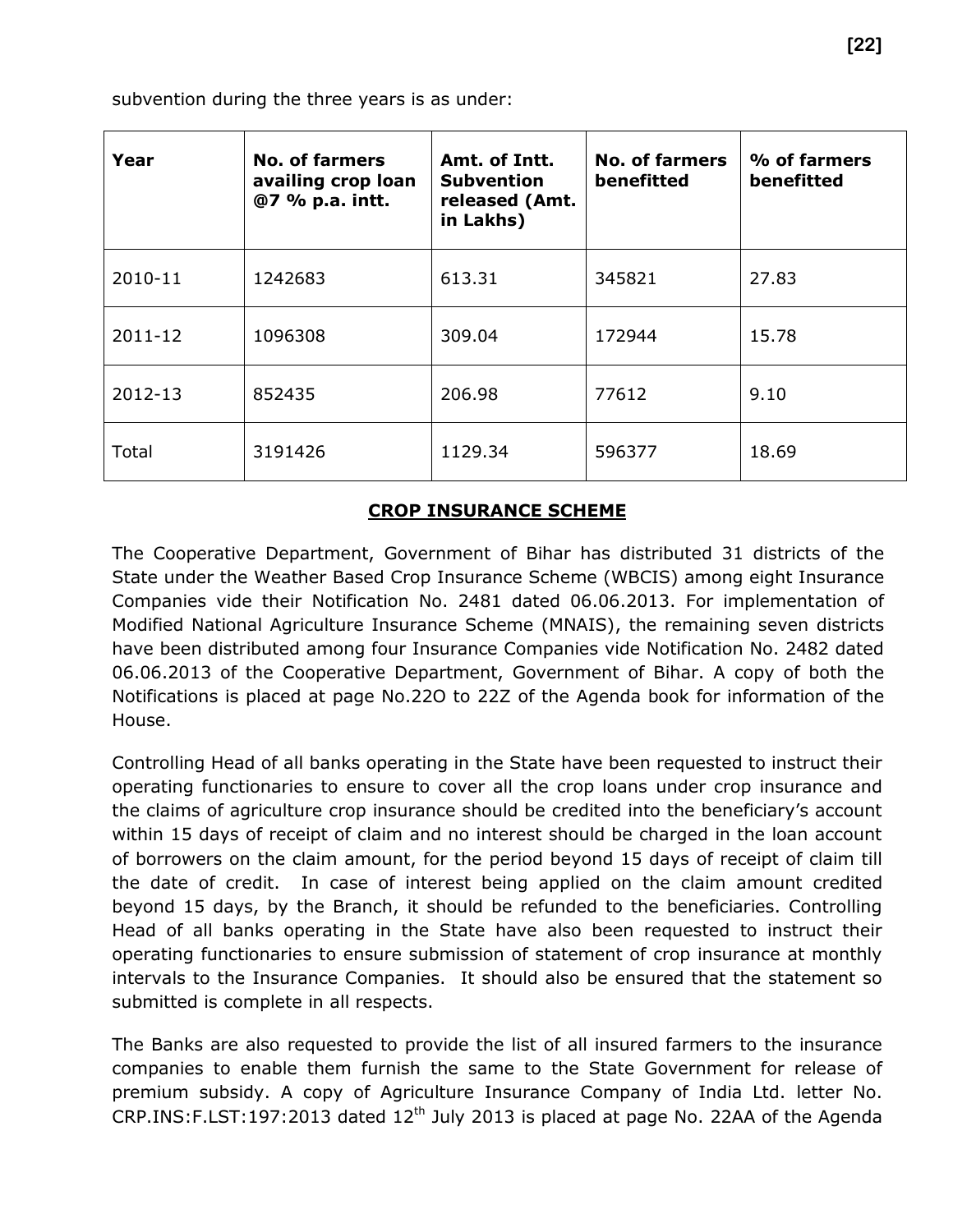Book for information and needful action by the Banks.

#### **DAIRY, FISHERY & POULTRY**

Banks have sanctioned loans amounting to Rs 47.90 Crore to 2976 beneficiaries under various Dairy schemes, Rs. 2.03 Crore to 99 beneficiaries under Fishery schemes and Rs. 12.89 Crore to 272 beneficiaries under Poultry schemes during the first quarter of FY 2013-14.

The Animal & Fisheries Resources Department, Government of Bihar has brought out the Integrated Dairy Development Scheme with minimum 50% subsidy by the State Government. The guidelines for implementation along with list of cattle suppliers and the approved Haat, as advised vide GoB letters No. 623 & 741 dated 24.05.2013 & 20.06.2013, respectively is placed at page No. 22AB to 22AP of the Agenda Book for information of the House.

The target of Fishery and Poultry is placed at page No. 34AJ to 34AK of the agenda Book for information. Considering the low performance of Banks till  $30<sup>th</sup>$  June 2013, special efforts is required by banks to achieve the targets allotted to them under these activities.

Bank-wise performance data is furnished on Page 22AQ to 22AS**,** for information of the House.

#### **FARM MECHANISATION**

Against the disbursement target of Rs.1848.60 Crore for the current financial year, banks have sanctioned loans amounting to Rs. 97.10 Crore to 4466 farmers for purchasing farm equipments during the first quarter of the financial year 2013-14, while during the same period last financial year banks could sanction loans amounting to Rs 62.64 Crore to 2246 farmers, registering Y-o-Y growth of 55.01% and 98.84% in terms of amount sanctioned and no. of farmers financed respectively. As regards disbursement, loans amounting to Rs.94.52 Crore were provided for purchasing farm implements to 4389 farmers. Bank-wise target and performance is furnished on Page 34AI & 22AT for information.

Controlling head of all banks are requested to advise their branches to initiate requisite measures so that the target set under the scheme is achieved.

#### **ADVANCES GRANTED TO UNITS PROVIDING STORAGE FACILITY**

Banks have sanctioned loans amounting to Rs. 24.39 Crore to 39 farmers for storage facility during the first quarter of financial year 2013-14 while during the same period last year banks could sanction loans amounting to Rs 20.19 Crore to 23 farmers, registering Y-o-Y increase of 20.80% and 69.57 % in terms of amount sanctioned and no. of farmers financed respectively. Controlling Head of all banks are requested to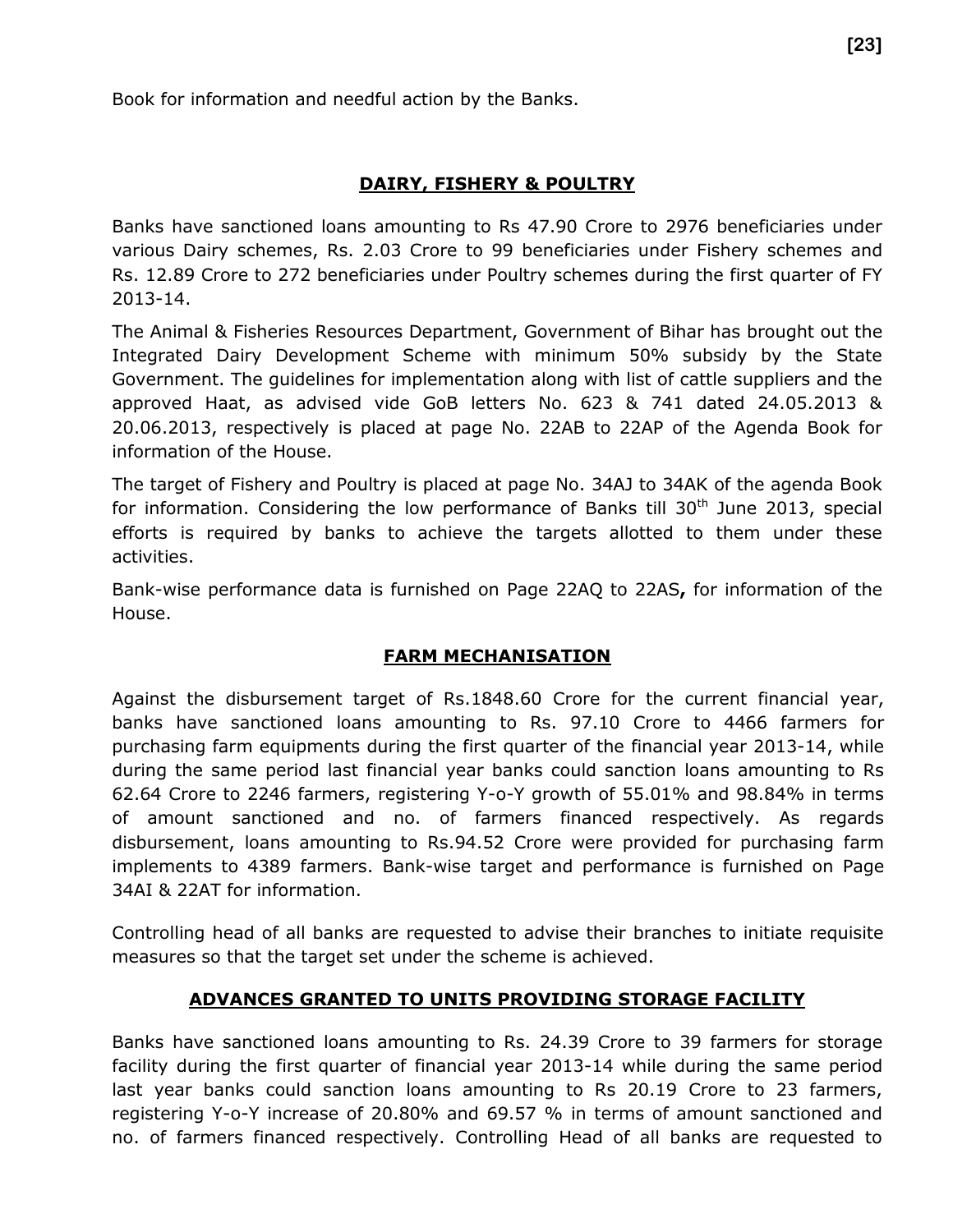instruct their operating functionaries to intensify efforts for financing such units.

Bank- wise target and performance is furnished on Page No. 34AO & 22AU for information.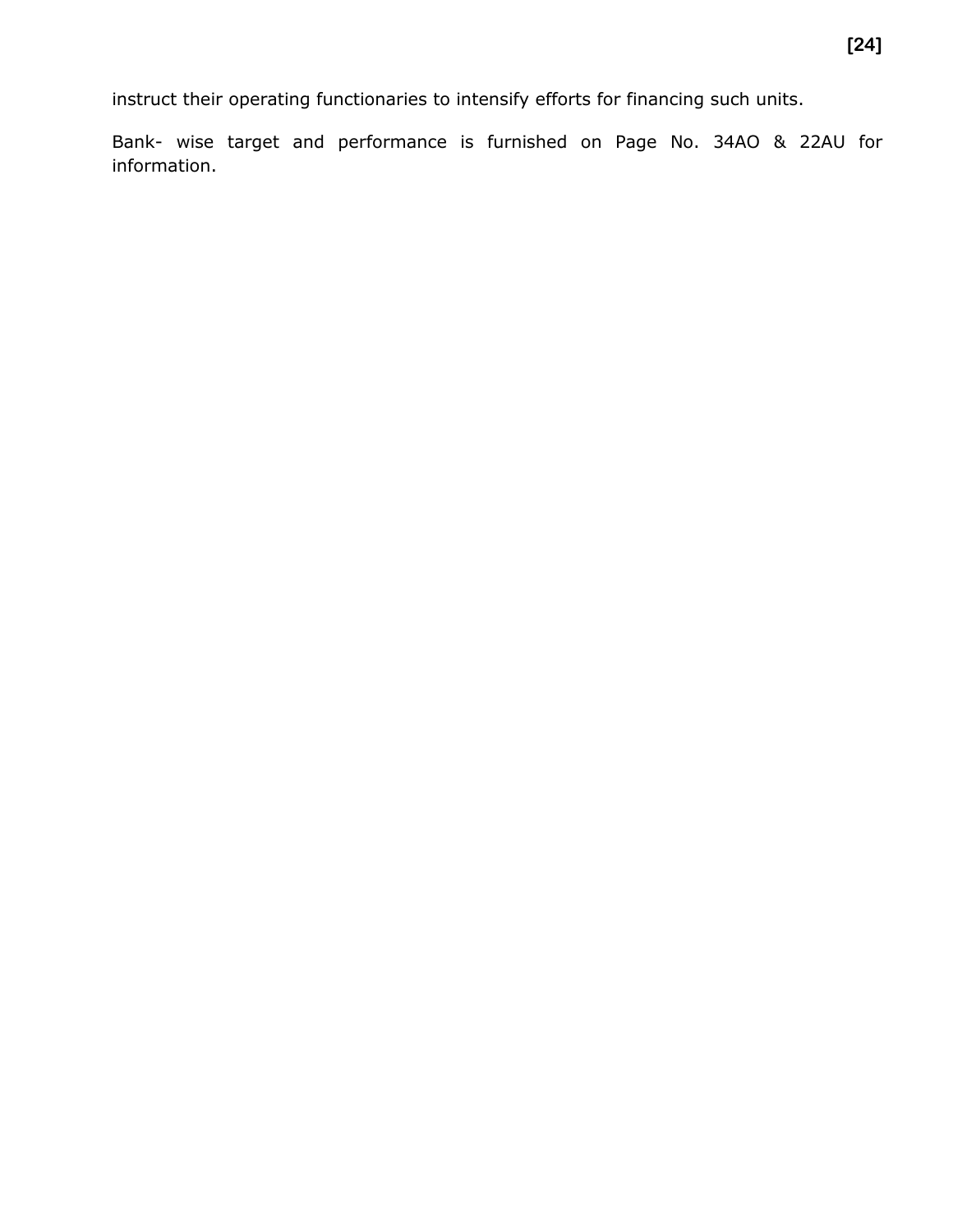

## **CD RATIO (As on 30.06.2013)**

|  |  |  | (Rs. in Crore) |  |
|--|--|--|----------------|--|
|--|--|--|----------------|--|

| <b>Bank</b>                  | <b>Deposits</b> | <b>Advances</b> | <b>CD</b> ratio |
|------------------------------|-----------------|-----------------|-----------------|
| Comm. banks                  | 142358.92       | 51134.22        | 35.92           |
| Co-op. banks                 | 3255.63         | 2765.19         | 84.94           |
| <b>RRBs</b>                  | 16243.93        | 7958.28         | 48.99           |
| Total                        | 161858.48       | 61857.69        | 38.22           |
| <b>RIDF</b>                  |                 | 3183.76         |                 |
| Total (Advances +RIDF)       | 161858.48       | 65041.45        | 40.18           |
| Investment                   |                 | 6015.50         |                 |
| Grand Total (Adv.+RIDF+Inv.) | 161858.48       | 71056.95        | 43.90           |

As at the end of June, 2013, CD Ratio stood at 40.18 % which shows an increase of 188 basis points as compared to June, 2012. The incremental CD ratio for the period under review is 52.42%. Due to large amount of advances written off every year, CD Ratio has also been adversely affected. If write-off to the tune of Rs.123.03 Crores had not taken place during the first quarter of F.Y. 2013-14, the CD ratio of the State would have increased by 8 bps. The CD ratio of the State may improve further, if the State Government utilise the total amount of Rs.7017.48 Crore (as on 30.06.2013) sanctioned under RIDF. As on  $30<sup>th</sup>$  June, 2013 only 45 % of the amount sanctioned had been utilised by the Government of Bihar.

However, there are four districts, namely, Siwan (22.53%), Munger (23.28%), Saran (24.23%) and Bhojpur (24.68%) where CD Ratio is still less than 25%. Controlling head of banks having lead responsibilities in these districts are requested to instruct their concerned LDMs to coordinate with all banks operating in these districts and intensify efforts to adopt suitable strategies for improving CD ratio in these districts. Bank-wise and district-wise details are furnished on **Page-26A to 26E.**

It is pertinent to mention here that an amount of Rs.5738.81 Crore was financed to units functioning in Bihar by SBI, PNB, Union Bank of India, Allahabad Bank, Andhra Bank, Corporation Bank, Indian Overseas Bank, State Bank of Bikaner & Jaipur, ICICI Bank, Federal Bank and Axis Bank by their branches operating outside the State and the amount has been taken into account for calculating the CD ratio as per guidelines issued by the Reserve Bank of India vide its circular No.-RPCD.LBS.BC.No.47/02.13.03/2005- 06 dated 9<sup>th</sup> November 2005, which reads as under: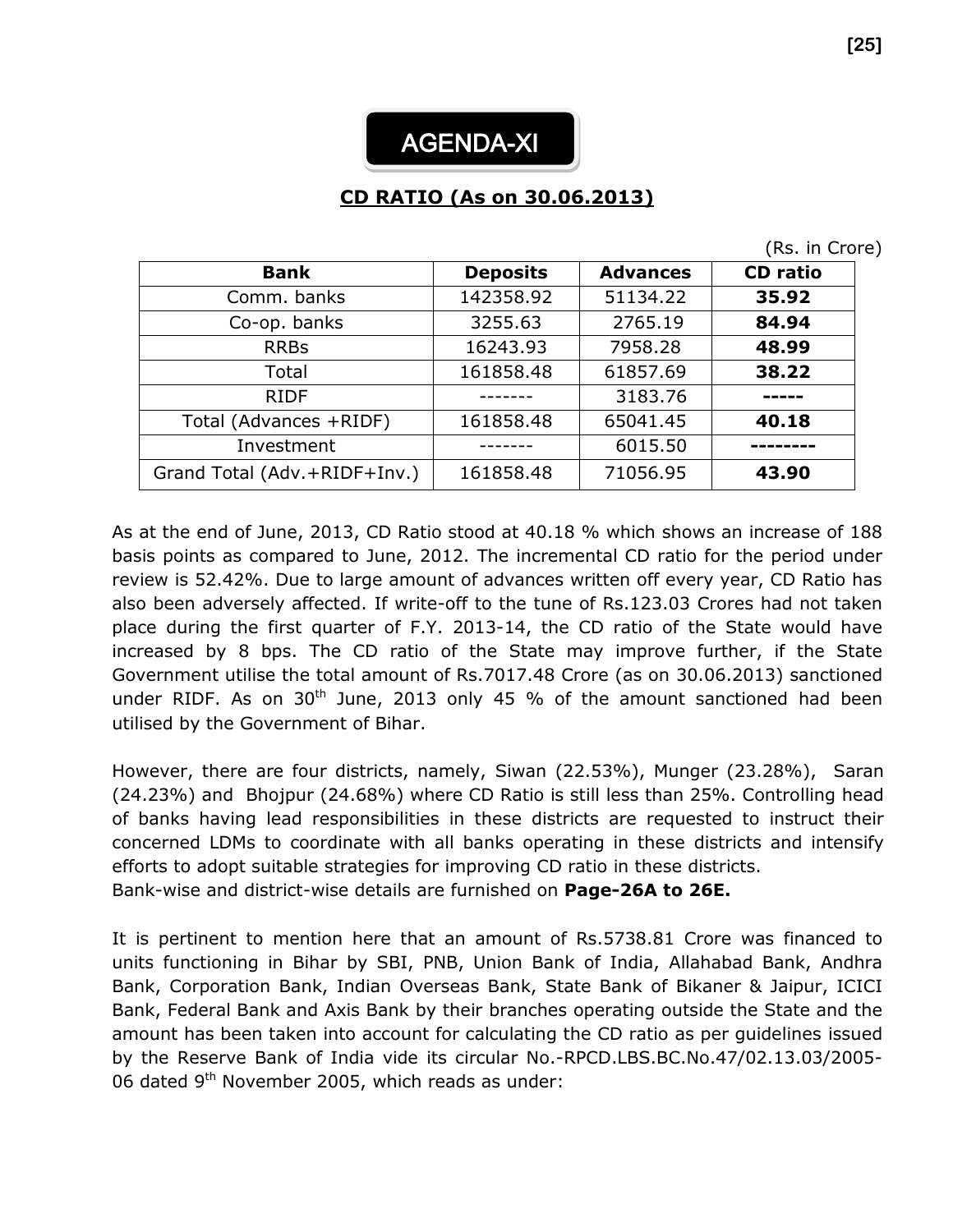| <b>Institution/ Level</b>       | <b>Indicator</b> |
|---------------------------------|------------------|
| Individual banks at Head Office | $Cu+RIDF$        |
| State Level (SLBC)              | $Cu+RIDF$        |
| District Level                  | Cs               |

Note:

Cu= Credit as per place of Utilisation

Cs= Credit as per place of Sanction

RIDF= Total Resource support provided to States under RIDF

#### **INCREMENTAL CD RATIO AS ON 30.06.2013**

| <b>Amt. In Crore</b>    | June'12   | June'13   |
|-------------------------|-----------|-----------|
| Deposits                | 140254.40 | 161858.48 |
| Advances including RIDF | 53716.91  | 65041.45  |
| Incremental CDR         |           | 52.42%    |

#### **RECOVERY**

A summary of the recovery data (as on 30.06.2013) is given below.

(Rs.in Crore)

| <b>Bank</b>  | <b>Demand raised</b> | <b>Amount recovered</b> | <b>Recovery %</b> |
|--------------|----------------------|-------------------------|-------------------|
| Comm. Banks  | 10013.35             | 5884.12                 | 58.76             |
| Co-op. Banks | 1026.46              | 519.45                  | 50.61             |
| <b>RRBs</b>  | 2838.16              | 2438.49                 | 85.92             |
| Total        | 13877.97             | 8842.06                 | 63.71             |

Recovery percentage is at 63.71% of the total demand raised by banks as on 30<sup>th</sup> June, 2013. The recovery position needs improvement to drive the financing by banks in the State. While the banks are following up with the borrowers for recovery of the dues, the State government is requested to help the banks in their efforts for recovery of Bad Loan. A better recovery culture will act as an incentive for banks to lend more.

Bank-wise position of recovery as on 30.06.2013 is furnished on Page No. 26F to 26G.

With regard to disposal of top ten certificate cases of the districts, the progress has not been very encouraging. The State Government is requested to sensitize the functionaries at district level to give adequate attention towards disposal of certificate cases, execution of Possession Notice under SARFAESI Act and action against big defaulters of the district so that banks may recover their dues from the defaulters.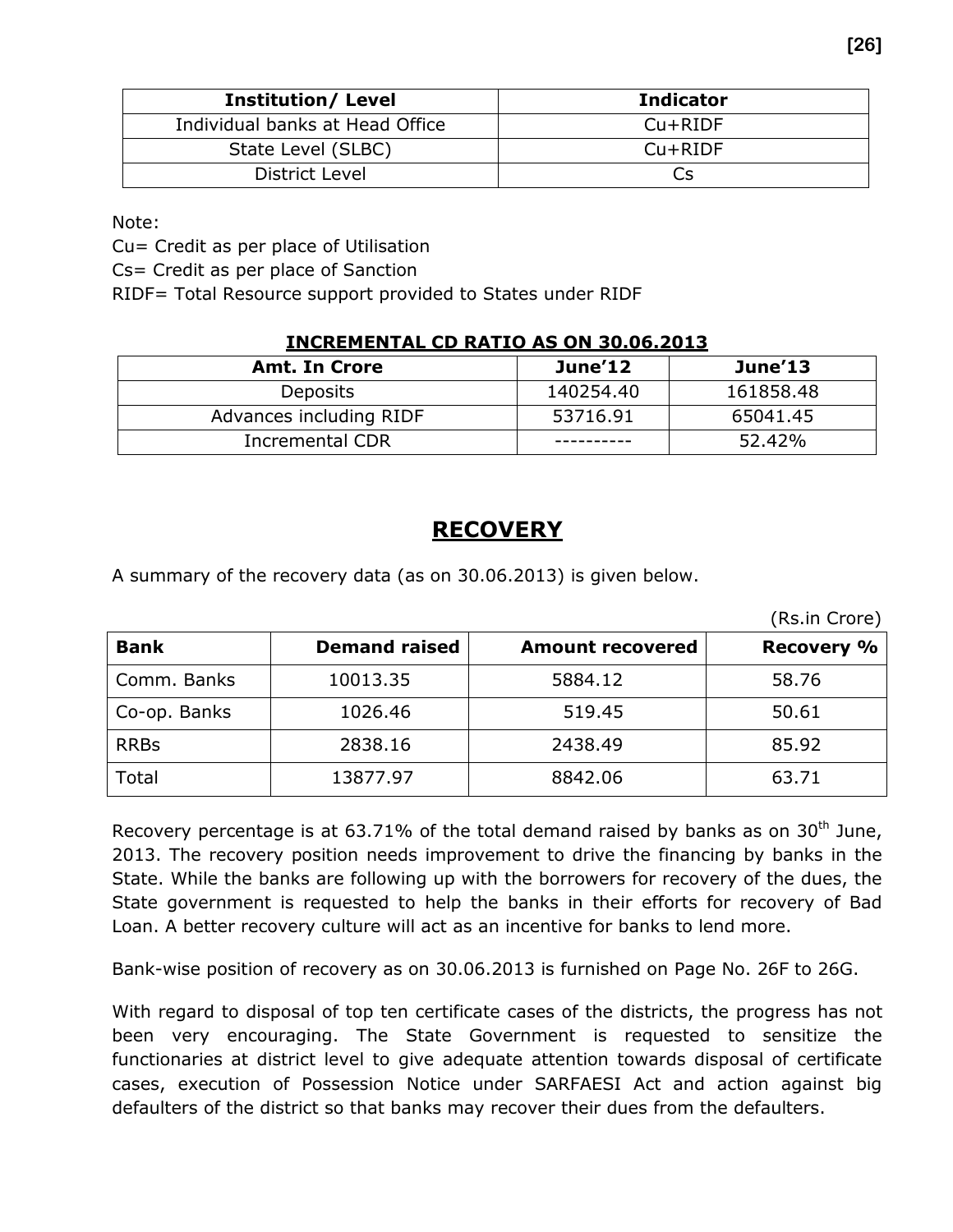#### **NPAs & WRITE-OFF**

As on 30.06.2013, overall position of NPAs and the amount of loans written off is as under:

(Rs. in Crore)

(Rs. in Crore)

| <b>Banks</b> | <b>Total</b><br>Adv. | <b>Total</b><br><b>NPA</b> | $%$ of<br><b>NPA</b> | Amt.<br>written-off |
|--------------|----------------------|----------------------------|----------------------|---------------------|
| Comm. Banks  | 45395.41             | 3439.97                    | 7.58                 | 37.47               |
| Co-op. Banks | 2765.19              | 240.89                     | 8.71                 | 0.00                |
| <b>RRBs</b>  | 7958.28              | 402.53                     | 5.06                 | 85.56               |
| <b>Total</b> | 56118.88             | 4083.39                    | 7.28                 | 123.03              |

NPA of Banks at 7.28% is a matter of great concern. Therefore, all efforts need to be made for bringing down the NPA level below 3%.

Bank-wise details are furnished on Page No. 26H for discussion and review by the House.

#### **CERTIFICATE CASES & DISPOSAL OF TOP 10 CASES**

As on 30.06.2013, overall position of Certificate Cases filed by all banks is furnished below:

| <b>Banks</b> | <b>Total</b><br>Cases<br>(Accounts)<br>As on<br>31.03.2013 | <b>Total</b><br>Cases<br>(Amount)<br>As on<br>31.03.2013 | Cases<br>filed<br>(Accounts)<br>(During<br>the<br>quarter) | Cases<br>filed<br>(Amount)<br>(During<br>the<br>quarter) | Cases<br>disposed<br>оf<br>(Account)<br>(During<br>the<br>quarter) | Cases<br>disposed<br>оf<br>(Amount)<br>(During<br>the<br>quarter) | Pending<br><b>Cases</b><br>(Accounts)<br>As on<br>30.06.13 | Pending<br>Cases<br>(Amount)<br>As on<br>30.06.13 |
|--------------|------------------------------------------------------------|----------------------------------------------------------|------------------------------------------------------------|----------------------------------------------------------|--------------------------------------------------------------------|-------------------------------------------------------------------|------------------------------------------------------------|---------------------------------------------------|
| Comm.        | 321589                                                     | 1419.71                                                  | 7154                                                       | 48.80                                                    | 10771                                                              | 25.07                                                             | 318060                                                     | 1454.79                                           |
| $Co$ -op     | 33113                                                      | 57.35                                                    | 823                                                        | 11.89                                                    | 87                                                                 | 8.57                                                              | 33849                                                      | 60.67                                             |
| <b>RRBs</b>  | 38699                                                      | 35.96                                                    | 603                                                        | 0.26                                                     | 46                                                                 | 0.04                                                              | 39256                                                      | 36.19                                             |
| Total        | 393401                                                     | 1513.02                                                  | 8580                                                       | 60.95                                                    | 10904                                                              | 33.68                                                             | 391165                                                     | 1551.65                                           |

It is evident from the above Table that during the first quarter of FY 2013-14, 8580 cases were filed and 10904 cases were disposed off and 391165 cases involving Rs. 1551.65 Crore are pending at different stages. This large amount of bad loans, if recovered and recycled, can further enhance disbursements under ACP: 2013-14. The list containing details of top 10 Certificate Cases of each district has been provided to the SDC-Banking of the respective districts for effecting recovery in these cases. However, very meagre recovery has been made in these accounts despite regular follow up by banks at the district level. The State Government is requested to instruct the district-administration of all districts to initiate requisite steps at their end for early disposal of the top 10 Certificate Cases. At the same time, Block-level recovery camps on the lines of credit camp, need to be organised which will help Banks in improving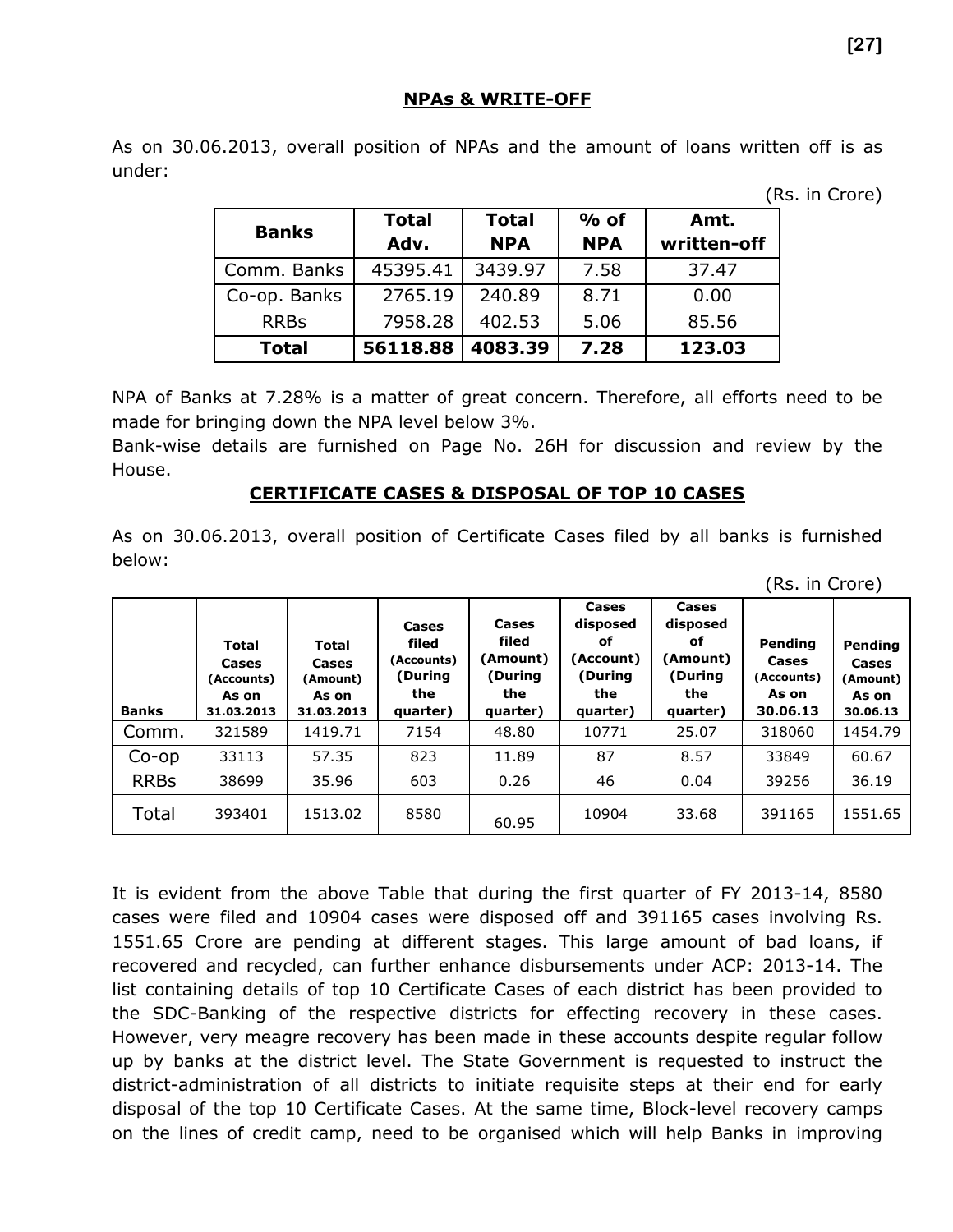their asset quality besides conveying a message to the borrowers, for timely repayment of loans.

Bank-wise no. of certificate cases pending with amount is furnished on Page No. 26I**.**

#### **PRIORITY SECTOR LENDING**

As on 30.06.2013, the Benchmark of 40% for priority sector advances has been achieved by majority of the banks. The House may notice that the ratio of priority sector advances to total advances is as high as 71.64% in the State, which is well above the Benchmark.

Bank-wise position is furnished on Page No. 26J to 26K.

#### **AGRI CREDIT**

At the State level, the ratio of Agri Credit to Total Advances stands at 41.70% as on 30.06.2013, against the national benchmark of 18%. However, a few banks have failed to achieve the benchmark. Bank-wise position is furnished on Page No. 26L.

#### **DIFFERENTIAL RATE OF INTEREST (DRI)**

As on  $30<sup>th</sup>$  June, 2013 the aggregate advances level under DRI Scheme stands at Rs. 69.50 Crore, which is 0.13 % of the total advances of Rs. 55254.21Crore as on 31.03.2013. In terms of the national benchmark, the minimum level of DRI Advances should be 1% of the aggregate advances as at the  $31<sup>st</sup>$  March of the previous year.

A total of 1162 beneficiaries were provided loans amounting to Rs. 2.41 Crore under DRI Scheme during the period under review. Out of this, 77 beneficiaries were provided credit support of Rs. 0.18 Crore to complete their dwelling units under Indira Awas Yojana. Banks should provide more loans under the Scheme to the needy and eligible beneficiaries, and ensure maximum coverage of people belonging to SC/ST and women categories, apart from providing top-up Loans to the beneficiaries of Indira Awas Yojana. Also, banks should step up financing of the rural artisans like carpenters, blacksmiths, washermen, cobblers etc. under the Scheme.

Bank-wise position is furnished on Page No. 26K & 26M.

#### **WEAKER SECTION**

Total loan extended by Banks to the weaker section, as on  $30<sup>th</sup>$  June' 2013 was Rs. 14155.68 Crore out of the aggregate advances of Rs.56118.88 Crore i.e. 25.22% of the total advances, against the benchmark of 10%. Further, as percentage of Priority Sector Advances, the achievement was better at 35.21% against the Benchmark of 25%. Bank-wise position is furnished on Page No. 26K.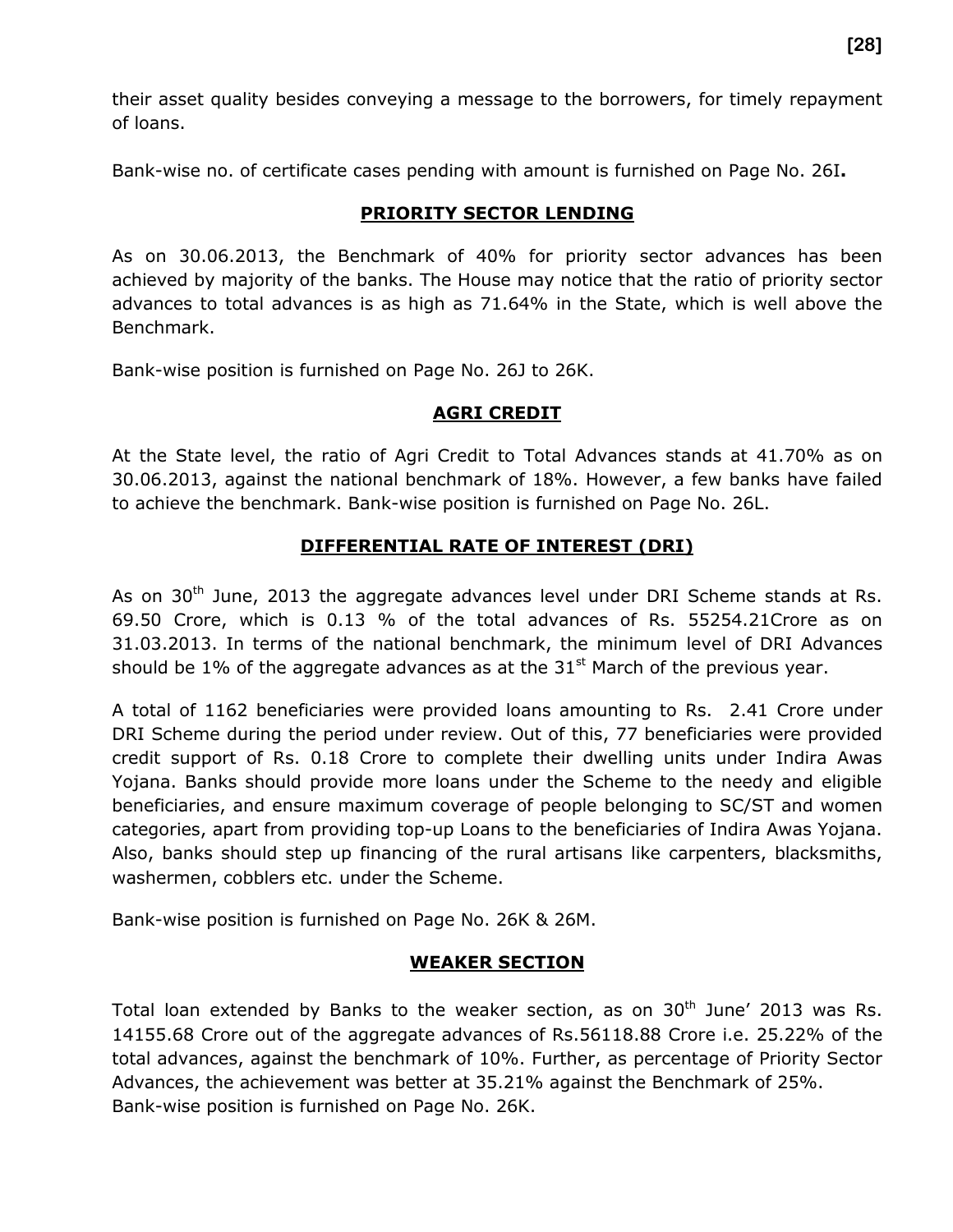## **AGENDA-XII**

#### **OPENING OF NO-FRILL ACCOUNTs AND TRANSACTIONS DONE BY BCAs**

As per information received from majority of banks, a total of 1147202 No-Frill accounts were opened during the first quarter of FY 2013-14. Thus, a total of 13225916 No-frills accounts have been opened till  $30<sup>th</sup>$  June, 2013. Out of these, 8038282 accounts are operational.

Bank & District-wise details with respect to No Frill accounts opened and transactions carried out by BCAs is furnished on Page No. 27A to 27D.

#### **EXTENDING MOBILE BANKING AND INTERNET BANKING FACILITY**

All Banks should extend mobile banking and internet banking facility to customers as these are not only cost-effective but also adds to customer-convenience. As per information received by SLBC, all banks taken together have provided Mobile Banking facility to 547455 customers whereas the facility of Internet Banking has been provided to 896592 customers. Controlling Head of all banks operating in the State are requested to bestow their attention and initiate requisite steps for extending these facilities to large no. of customers as it would facilitate improvement in service delivery of banks.

Bank-wise information regarding Mobile Banking and Internet Banking facility provided is furnished on Page- 27E.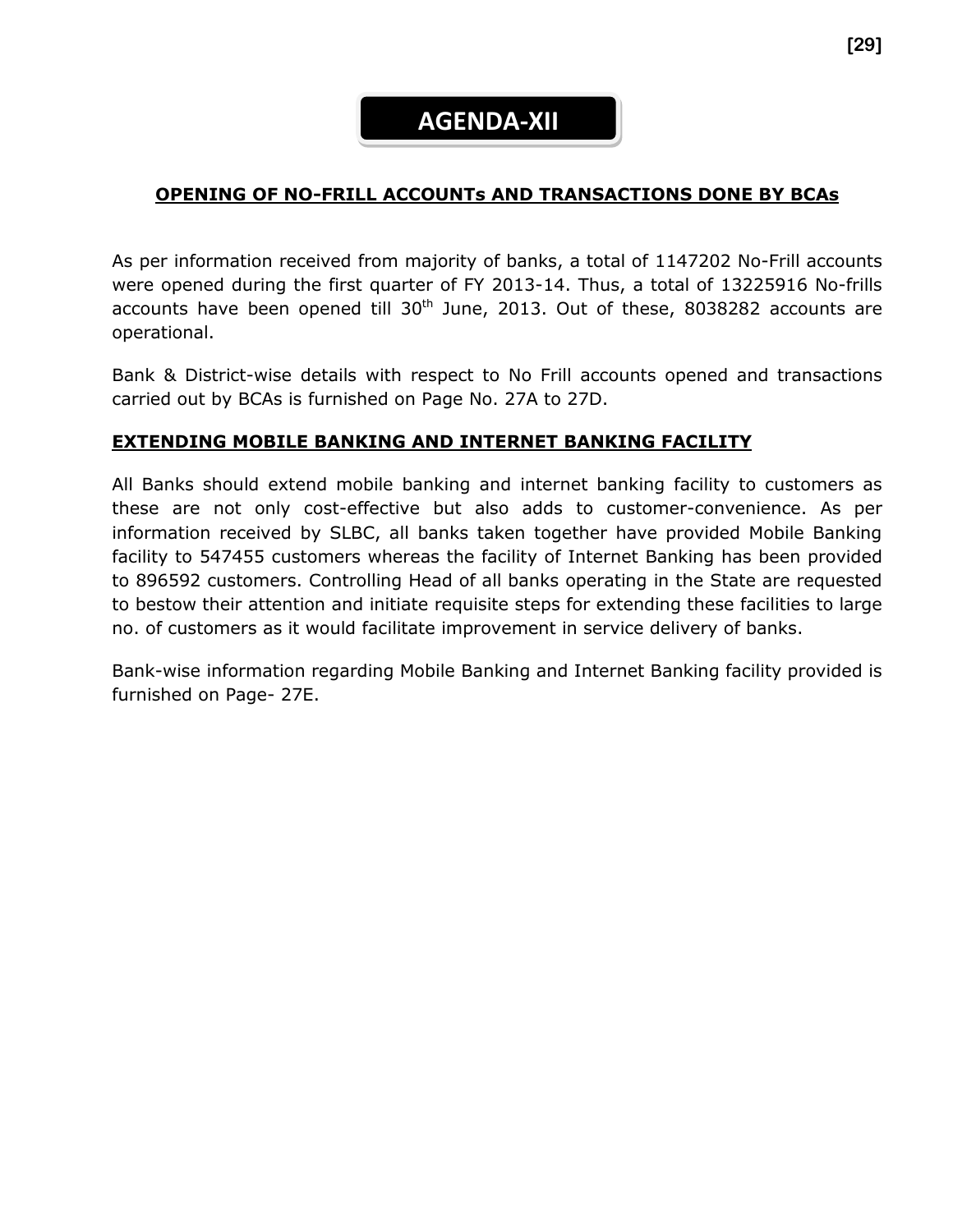## **AGENDA-XIII**

#### **IMPLEMENTATION OF FINANCIAL INCLUSION PLANS IN LWE AFFECTED DISTRICTS**

The Government of India is regularly reviewing the progress made in implementing Financial Inclusion in Left Wing Extremist (LWE) affected districts in the State of Bihar with a focus on development of Infrastructure, Credit availability, Advocacy, Livelihood development etc. There are 15 LWE affected districts in Bihar.

Banks operating in these districts are implementing financial inclusion plans on a priority basis for extending banking facilities to these LWE affected areas. Performance of financing during the first quarter by banks in these districts is furnished below, which shows improvement in all the districts, except Munger district, over the same period during the last Financial Year:

| SL.<br>No.     | <b>District</b>       | <b>Disbursement under ACP</b><br>during the Ist quarter of<br>2013-14<br>(Rs. in Lakh) | <b>Disbursement under ACP</b><br>during the Ist quarter of<br>2012-13<br>(Rs. in Lakh) | %Growth  |
|----------------|-----------------------|----------------------------------------------------------------------------------------|----------------------------------------------------------------------------------------|----------|
| 1              | <b>Arwal</b>          | 6171                                                                                   | 4016                                                                                   | 34.92    |
| $\overline{2}$ | Aurangabad            | 23895                                                                                  | 14233                                                                                  | 40.44    |
| 3              | <b>Bhojpur</b>        | 32809                                                                                  | 17893                                                                                  | 45.46    |
| 4              | <b>East Champaran</b> | 28990                                                                                  | 19767                                                                                  | 31.81    |
| 5              | Gaya                  | 44064                                                                                  | 20786                                                                                  | 52.83    |
| 6              | <b>Jamui</b>          | 13061                                                                                  | 6239                                                                                   | 52.23    |
| 7              | <b>Jehanabad</b>      | 9702                                                                                   | 4680                                                                                   | 51.76    |
| 8              | <b>Kaimur</b>         | 23337                                                                                  | 16586                                                                                  | 28.93    |
| 9              | <b>Munger</b>         | 16140                                                                                  | 20145                                                                                  | $-24.81$ |
| 10             | <b>Nalanda</b>        | 21718                                                                                  | 11728                                                                                  | 46.00    |
| 11             | <b>Nawada</b>         | 11699                                                                                  | 4896                                                                                   | 58.15    |
| 12             | Patna                 | 213206                                                                                 | 189471                                                                                 | 11.13    |
| 13             | <b>Rohtas</b>         | 36826                                                                                  | 26690                                                                                  | 27.52    |
| 14             | <b>Sitamarhi</b>      | 16338                                                                                  | 10679                                                                                  | 34.64    |
| 15             | <b>West Champaran</b> | 27991                                                                                  | 17737                                                                                  | 36.63    |
|                | <b>TOTAL</b>          | 525947                                                                                 | 385546                                                                                 | 26.69    |

It is evident from the above that banks have extended higher quantum of credit as compared to last year in the LWE affected districts. The credit extension in Gaya, Jamui, Jehanabad & Nawada districts have improved considerably as growth of more than 50% has been witnessed Y-o-Y, while other districts have also recorded growth over their last year's disbursement. In Munger district the banks need to improve their disbursement further of last year has resulted in decline in YoY achievement.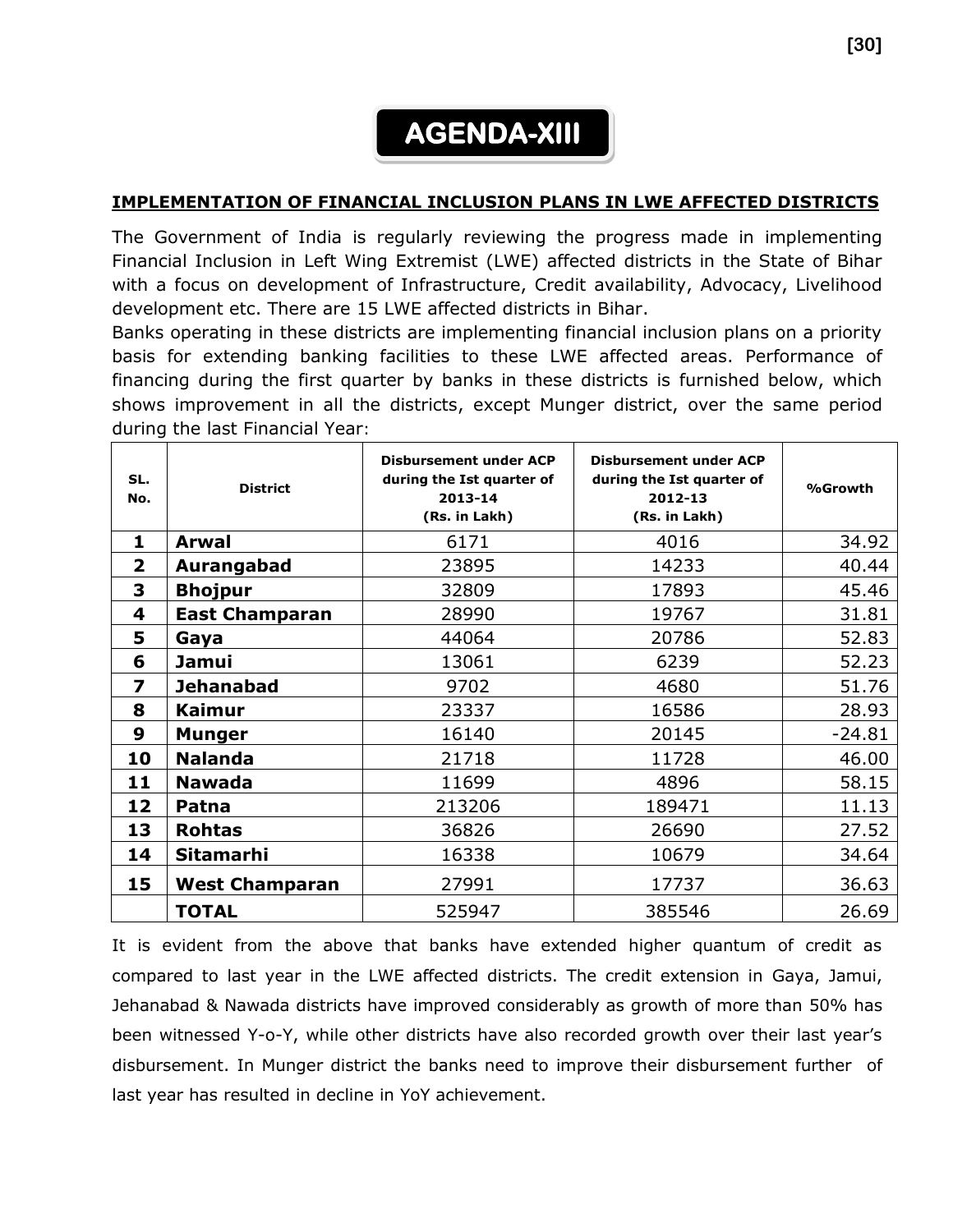### **AGENDA-XIV**

#### **INVESTIGATION OF CYBER FRAUD & COUNTERFEIT NOTES DETECTED BY BANKS**

A meeting of Public Sector Banks was held on  $17<sup>th</sup>$  August 2011 at Department of Financial Services, New Delhi regarding Status of Technology Adoption and Integration with the Banking Network. Concern was expressed in the meeting on the slow progress in investigation of Cyber fraud and counterfeit notes being detected by Banks. It was suggested that the issue should be taken up in the SLBC meeting and State Government may be requested to expedite the process of investigation of cyber fraud and other related issues by providing infrastructural support. Further, Controlling Head of all banks operating in the State are requested to bring to the notice of the State Government occurrences of cyber fraud and detection of counterfeit notes so that appropriate steps may be initiated by the Government in this regard. At the State Head Quarter wing has been established for speedy investigation and disposal of cases related to cyber crime.



#### **FUNCTIONING OF RURAL SELF EMPLOYMENT TRAINING INSTITUTEs (RSETIs)**

RSETIs are functional in all the 38 districts of the State. They are engaged in skill development of the unemployed youth for undertaking self employment venture/ wage employment. During the first quarter of FY 2013-14, 231 training programmes were organized and 5979 youth were imparted training by the RSETIs. Altogether 50601 persons have been trained by the RSETIs in the State by organizing 1813 programmes sine inception. The detailed information pertaining to RSETIs in the State is placed on Page No. 30A for information.

Controlling Head of all banks operating in the State have been requested to arrange to issue instructions to all their branches to sponsor at least 5 trainees in a financial year to their respective RSETIs and also provide credit-linkage to at least 5 RSETI trained persons in a financial year. This will help the trained youth to start their own venture and also improve the grading of RSETIs as settlement of trainees is a key parameter for grading by GoI.

#### **LAND ALLOTMENT AT RSETIs**

Land has not been provided in two districts [Muzaffarpur & Supaul] & the allotted land needs reallotment in two districts [Madhepura & Sitamarhi] in connection with construction of RSETI building. The state government has recently advised the District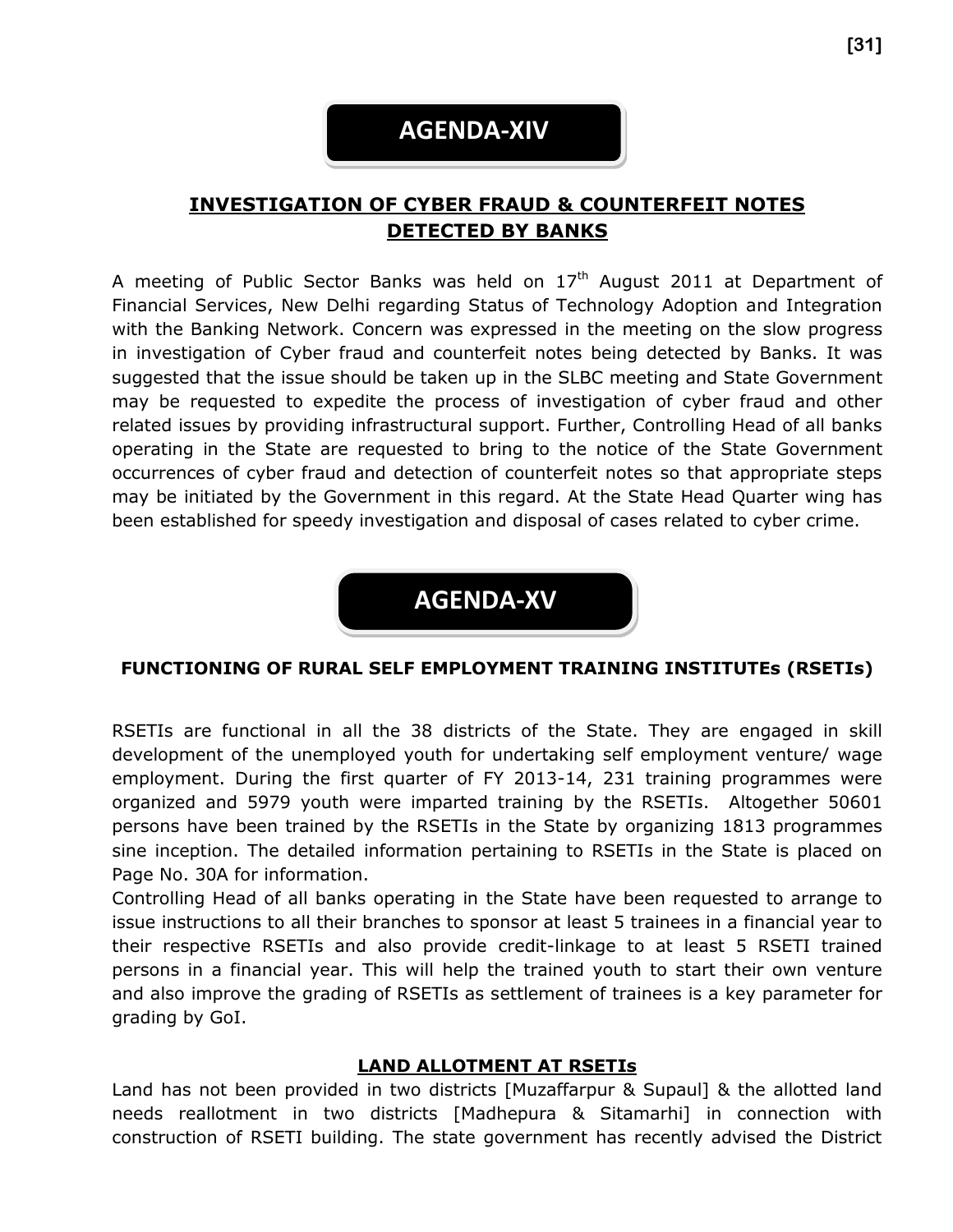Magistrates of these four districts to make available/ reallocate land at the earliest so that building of RSETI may be constructed. Letter No. 1259 dated 23/07/2013 of Director (Banking), DIF, GoB in this regard is placed at Page No.30B for information.

#### **REIMBURSEMENT OF EXPENSES**

Large amount of claim in connection with imparting training at RSETIs is pending for reimbursement at many RSETIs. The state government has recently advised the District Magistrates of all districts for payment of training expenses to concerned RSETIs. Letter No. 1260 dated 23/07/2013 issued by Director (Banking), DIF, GoB is placed at Page No 30C for information.

The Deputy Secretary, MoRD, GoI, New Delhi has advised that MoRD would be reimbursing the cost of training BPL candidate in RSETIs which are graded A+, A and B through the State Rural Livelihood Mission. Letter No. I.12011/06 2011(RSETI)/ FTS-11540 dated 13/05/2013 of The Deputy Secretary, MoRD, GoI, New Delhi is placed at page No30D to 30F for information.

**AGENDA-XVI**

#### **FUNCTIONING OF FINANCIAL LITERACY CENTRES (FLCs)**

FLCs are functional in all the districts in the State. 16566 persons participated in 428 outdoor activities undertaken by the FLCs during the first quarter of FY 2013-14. Further, 6707 persons availed indoor services undertaken by the FLCs during the first quarter of F.Y. 2013-14. The information pertaining to FLCs in the State is placed at Page No. 30G for information.

As per recent instructions received from the GoI, all rural branches are to conduct at least one financial literacy camp in each month and Financial Literacy Guide, Diary & Poster, designed by RBI, is to be used by the branches in the camp. All banks are requested to furnish their request for these Financial Literacy materials to enable printing on centralised basis for distribution among the bank branches, as advised by RBI.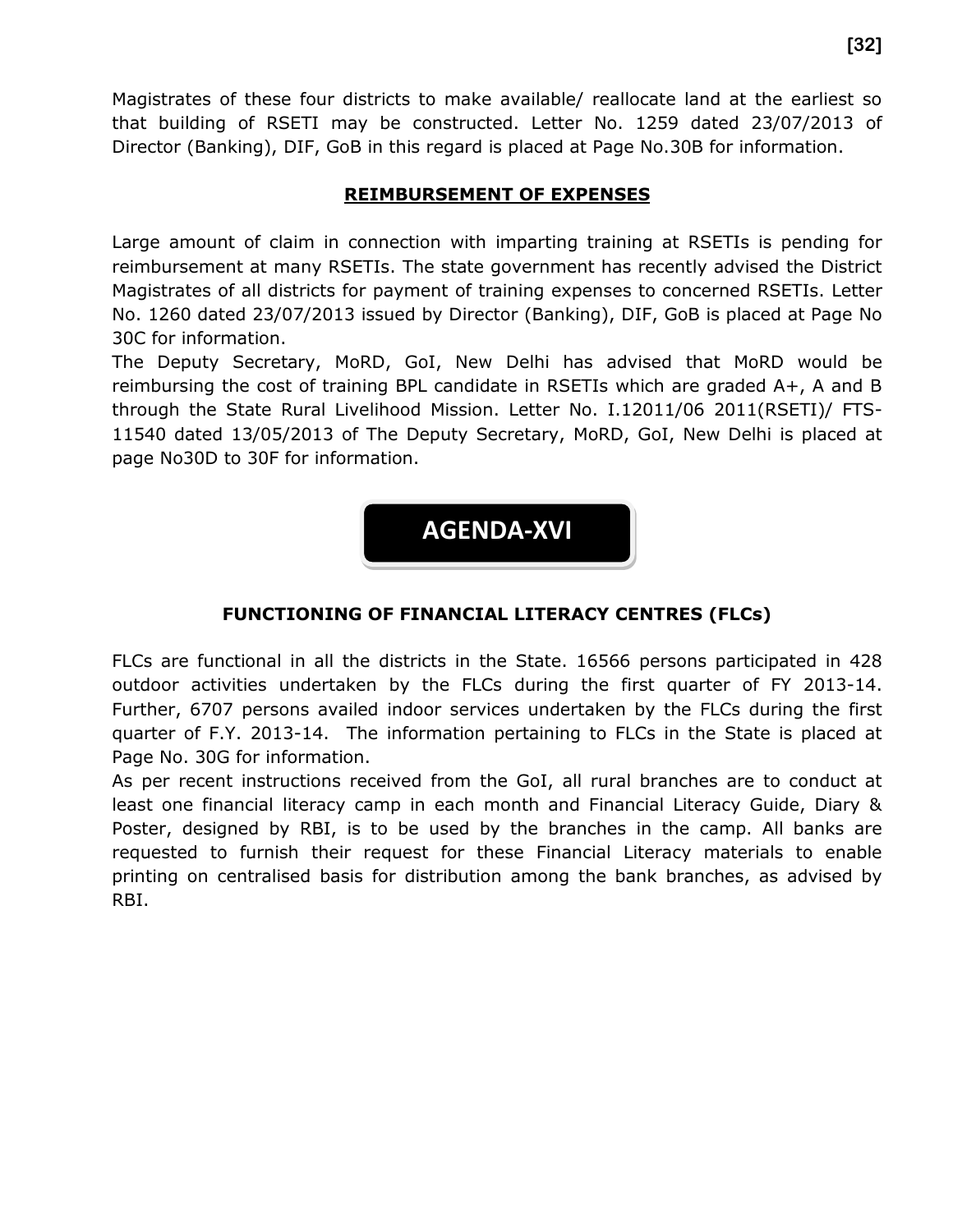#### **MEDIUM & SMALL ENTERPRISES**

Banks are requested to consider financing to clusters indentified by MSME Development Institute, Patna (under Ministry of MSME, GOI) for further accelerating the pace of MSME finance in the State.

#### **SMALL ROAD TRANSPORT OPERATORS (SRTOs)**

Against the target of 18000 units, banks have sanctioned loan amounting to Rs. 205.44 Crore for purchasing 7857 vehicles by SRTOs during the first quarter of FY 2013-14. During this period, Rs. 204.42 Crores has been disbursed for purchasing 7854 vehicles. During the corresponding period last year loans amounting to Rs. 77.99 Crore was sanctioned for purchasing 2673 vehicles registering Y-o-Y growth of 163% and 194% in terms of amount sanctioned and no. of units financed respectively. Bank-wise performance and targets allotted to them is furnished on Page No. 31A & 34AT respectively.

#### **ADVANCES GRANTED UNDER CGTMSE COVERAGE**

A total of 13521 units were financed by banks involving Rs.406.39 Crore with Credit Guarantee Fund Trust for Micro and Small Enterprises (CGTMSE) cover during the period under review while during the corresponding period last year, only 11117 units could be financed by banks involving Rs. 289.22 Crore with CGTMSE cover. Thus, Y-o-Y growth of 21.62% has been registered in terms of no. of units, while the growth is 40.51% in terms of amount of financial assistance provided. Further, as regards disbursement, loans amounting to Rs. 396.57 Crore were provided to 13512 units under CGTMSE cover. Considering the wide scope available for coverage of more loans under CGTMSE, controlling Head of all banks operating in the state are requested to instruct their operating functionaries to cover all the eligible units under CGTMSE.

Bank-wise performance data is furnished on Page No. 31B for information the House.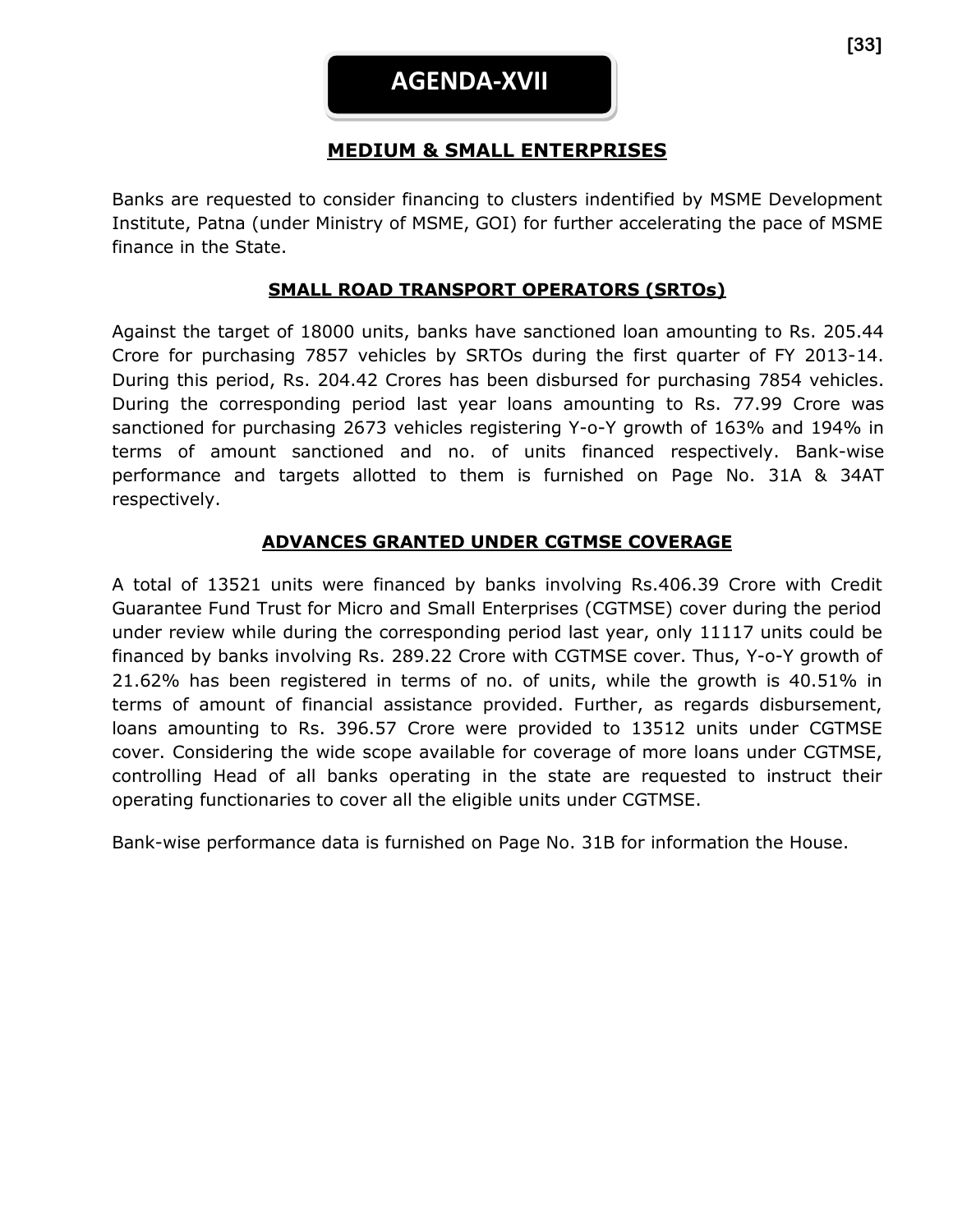#### **WEAVERS CREDIT CARD**

Weavers Credit Card (WCC) scheme aims at providing adequate and timely assistance from the Banks to the Weavers to meet their credit requirements i.e. the investment needs as well as the working capital needs of weavers in a flexible and cost effective manner. The Scheme is valid for both rural and urban areas. Controlling Head of all banks and LDMs of all districts of the State are requested to initiate requisite steps for proper implementation of the Scheme in the State.

A target of providing finance to 15000 weavers under Weavers Credit Card has been fixed for the state and the same has been allotted by the Handicraft & Sericulture Directorate, Govt. of Bihar among Banks and districts. A copy of the allotted target under WCC is placed at page No. 34AU to 34AV of the Agenda Book for Information.

Against the target of 15000, total of only 204 applications for loans amounting to Rs. 0.73 Crore have been sanctioned by banks during the period under review. The Bankwise achievement as on 30.06.2013 is furnished on Page No. 32A.

Under the Revival, Reform and Restructuring Package for Handloom Sector, new loan of minimum Rs 20000 has to be provided to the beneficiaries of the above Package. In this connection a copy of NABARD, RO, Patna letter No. 919 dated 03.05.2013 is placed at page No. 32B to 32C of the Agenda Book for information. All banks are requested to comply with the instruction of Govt. of India and ensure credit of the amount received from GoI into beneficiary's account and issue of new WCC to such beneficiaries.

#### **FOOD PROCESSING UNITS**

In the last SLBC meeting held on  $11<sup>th</sup>$  May 2013, the following food processing industries were identified for focused attention - rice mill, flour mill, solvent extraction, poultry feed manufacture, honey processing, maize processing, dairy and cold storage. The Industry Department, Govt. of Bihar has forwarded a list of 24 Food Processing Units, which has been sent to the concerned Banks for disposal. A copy of the GoB letter No. 2564 dated 03.07.2013 is placed at page No.32D to 32J of the Agenda Book for information of all concerned. All Banks are requested to dispose these applications at an early date.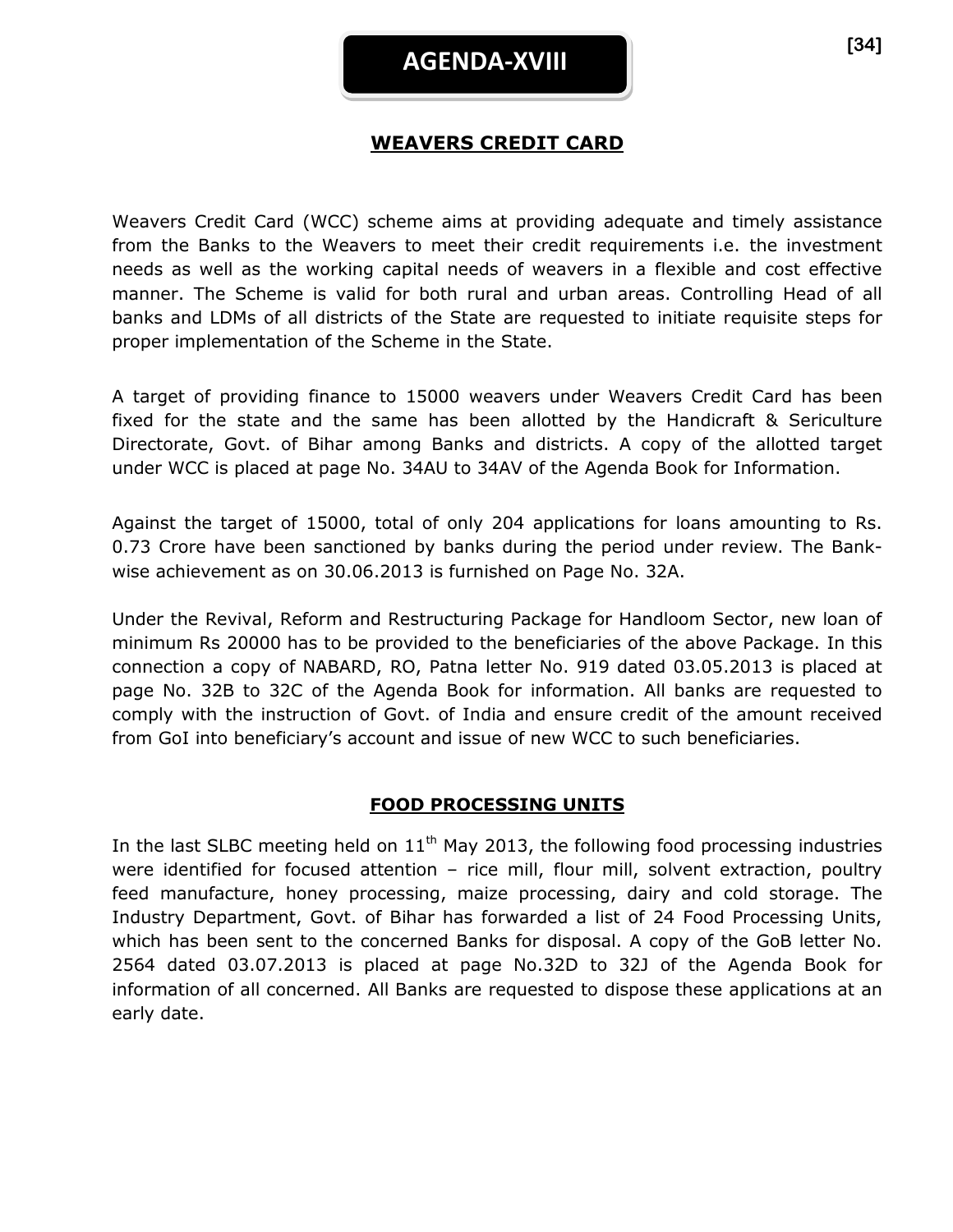## **AGENDA-XIX**

#### **SECURITY RELATED CONCERN OF BANKS**

Few instances of Dacoity, Theft and other security related incidents have been reported by banks as under:

| <b>Incidents of Daicoty/Theft etc.</b> |                                 |                              |                   |                             |                                           |                                                    |
|----------------------------------------|---------------------------------|------------------------------|-------------------|-----------------------------|-------------------------------------------|----------------------------------------------------|
| SI.<br>No.                             | Name of the<br>Bank             | <b>Branch</b><br><b>Name</b> | <b>District</b>   | Date of<br><b>Incidence</b> | Loss of<br>property<br>(Amount in<br>Lac) | Life<br>affected/Injury/<br>death (nature of Loss) |
| 1.                                     | <b>PNB</b>                      | Janipur                      | Patna             | 23.11.2012                  |                                           | Both legs & hands broken<br>by criminals.          |
| 2.                                     | <b>UCO Bank</b>                 | Gulnikushaha                 | Banka             | 31.10.2012                  | 15                                        | Dacoity                                            |
| 3.<br>4.                               | <b>UBGB</b><br><b>UBGB</b>      | Parwaha<br>Kajribhat         | Araria<br>Hajipur | 23.11.2012<br>01.03.2013    | 1<br>$\mathbf{1}$                         | Dacoity<br>Dacoity                                 |
| 5.                                     | SBI.                            | <b>AMY Panhana</b>           | Begusarai         | 20/21.10.2012               | 2.64                                      | <b>Burgalry</b>                                    |
| 6.                                     | <b>SYNDICATE</b><br><b>BANK</b> | <b>Bihar Sharief</b>         | Nalanda           | 29.01.2013                  | 3                                         | Dacoity                                            |
| 7.                                     | <b>MBGB</b>                     | <b>Navinagar</b><br>Road     | Aurangabad        | 29/30.08.2012               | 6.29                                      | Theft                                              |
| 8.                                     | <b>MBGB</b>                     | Jogia                        | Aurangabad        | 24/25.10.2012               | 8.59                                      | Theft                                              |
| 9.                                     | <b>MBGB</b>                     | Uphara                       | Aurangabad        | 21/22.11.2012               | 3.29                                      | Theft                                              |
| 10.                                    | <b>MBGB</b>                     | <b>Chand</b>                 | Aurangabad        | 20.03.2013                  | 4.11                                      | Dacoity                                            |

From the above, it is observed that criminal activities have increased in the area of operation of banks in general and as such staff members have developed a sense of insecurity.

The State Government is therefore requested to expedite the process of raising a special battalion of police personnel for security of banks so that the bankers are able to provide unhindered banking services to the people in a more secured environment, especially in remote areas.